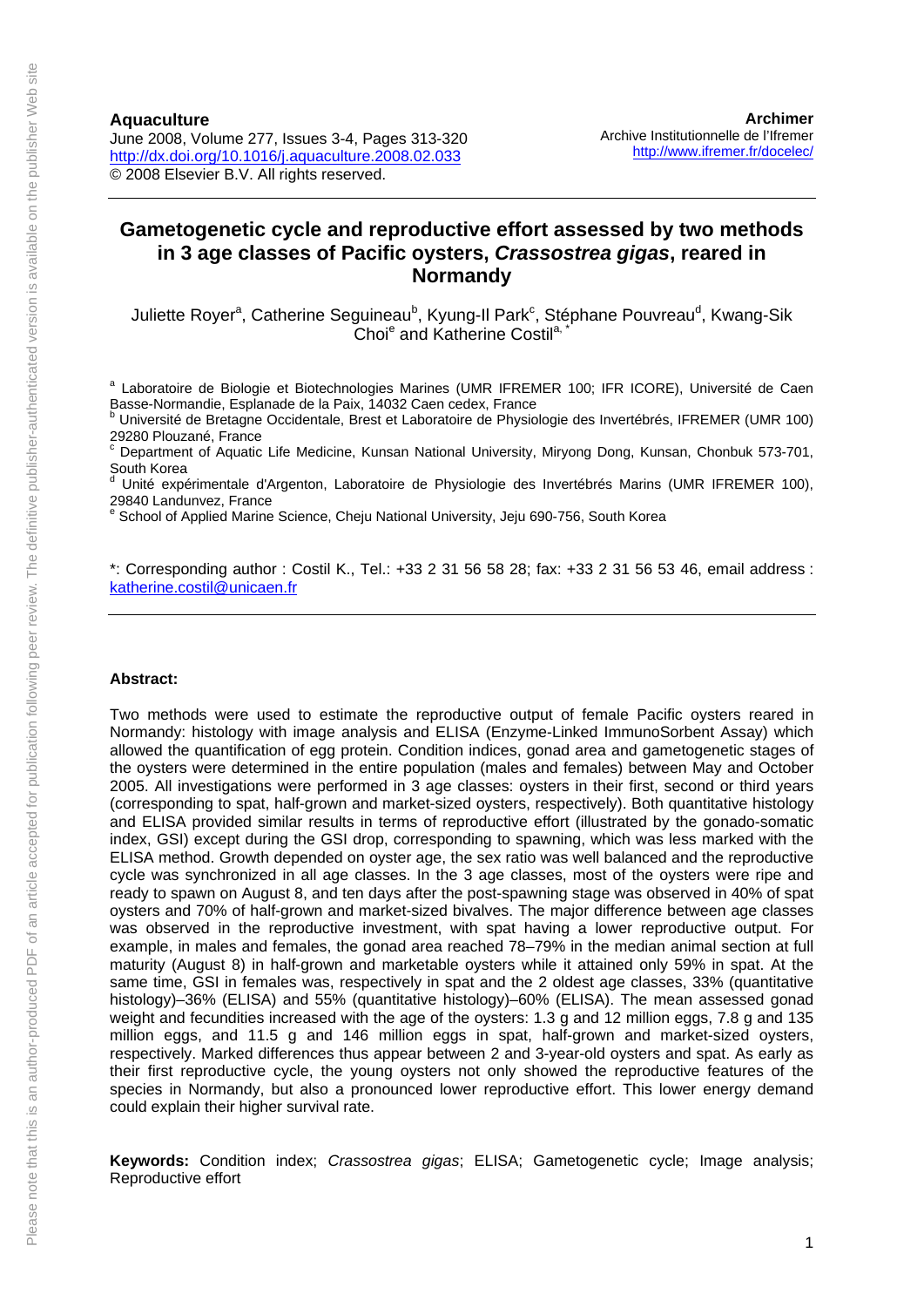# Introduction

The Pacific oyster, Crassostrea gigas (Thunberg), was introduced into France in 1967 (Grizel and Héral, 1991). In the Bay of Veys (Normandy), ~130 ha of the eastern side of the bay were reserved for oyster farming where annual production reaches10,200 tons. This region is well known for the rapid growth of oysters which can be marketed after only 2 or 3 years of rearing. In Normandy, as in North West France (e.g. Brittany), spawning and/or larval survival are not sufficient to allow the maintenance of sizeable natural populations. Nevertheless, the oysters reared in the Bay of Veys appear to invest a relatively high proportion of the net energy in reproduction and show high condition indices allowing them to be classified in the best commercial category known as "special" (Costil et al., 2005). In this region, the reproductive effort (i.e., part of net production allocated to gonad production) seems to be very important but no quantitative data are yet available. The investment in reproduction (vs somatic growth) in oysters is not easy to evaluate because the gonad is diffuse and numerous gonadal tubules develop within connective tissue. In C. gigas, the reproductive effort was estimated 1) by measuring the difference in weight just prior to and after spawning (Deslous-Paoli and Héral, 1988; Pouvreau et al., 2000), 2) by counting or weighing the number of gametes released during spawning induction (Massapina et al., 1999) and 3) by counting the number of eggs from histological preparations of the gonad (Dinamani, 1987; Lango-Reynoso et al., 2000). The reproduction effort can also be estimated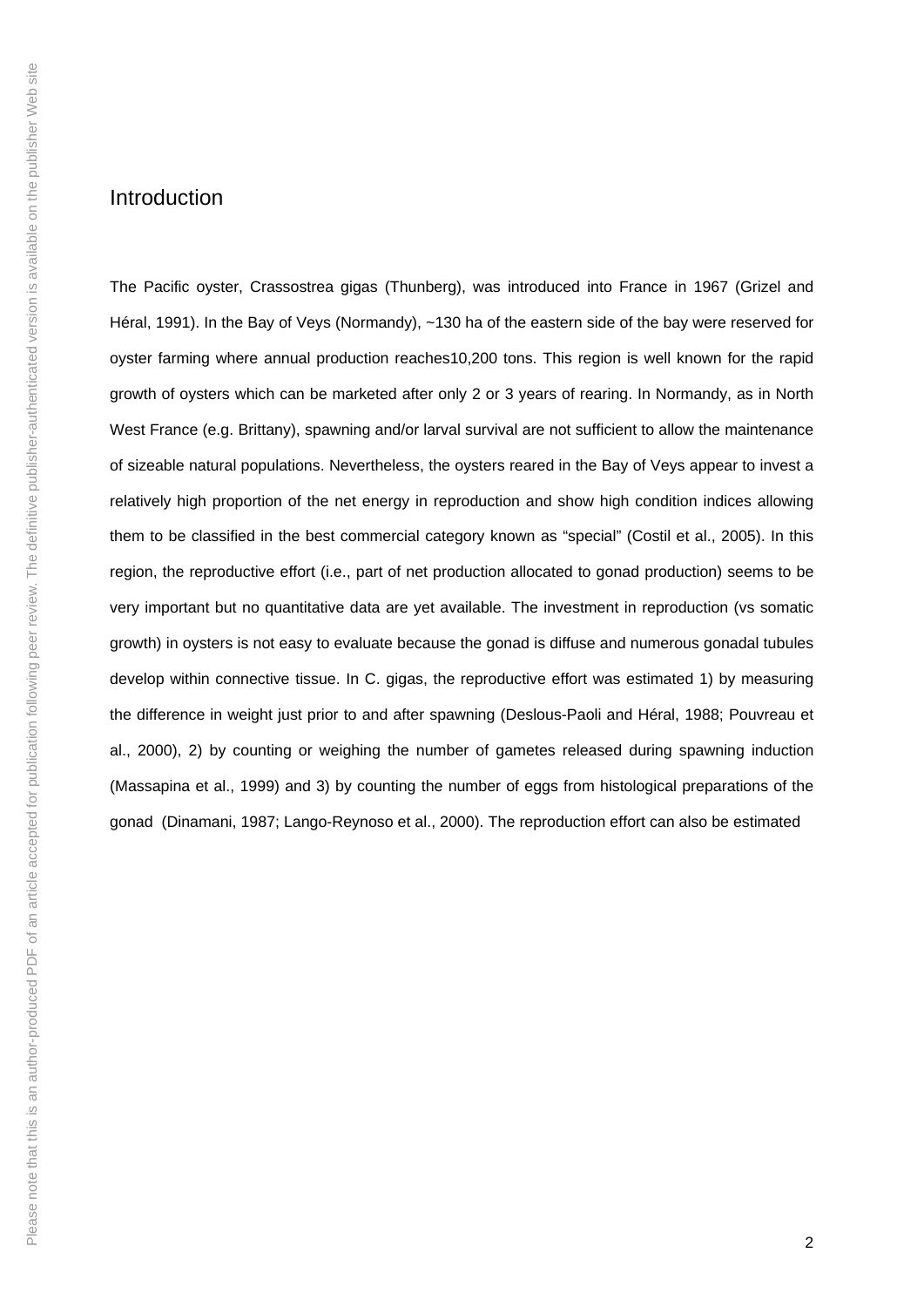*via* determination of the gonad area proportion using quantitative image analysis applied to histological slides of oyster sections (Heffernan and Walker, 1989; Enriquez-Diaz, 2004). A more recent alternative method consists in quantifying the protein using the egg protein- specific antibody in an enzyme-linked immunosorbent assay (ELISA) (Choi et al., 1993; Kang et al., 2003; Park and Choi, 2004; Park et al., 2005; Ngo et al., 2006).

 Mass mortalities have affected juvenile and adult oysters sporadically along the French coasts since the 1980s (Maurer et al., 1986; Soletchnik et al., 1999) but no causative agent was detected. The published literature suggests that many of the mortalities occurring in Pacific oysters are the result of multiple factors or stresses (including pathogens, elevated temperature, low dissolved oxygen, xenobiotic stress, high productivity), and mortalities coincide with the period of maximum gonad condition for spawning (Beattie et al., 1980; Cheney et al., 2000). The stress of reproduction could therefore be highly implicated in the mass mortality events and is thus worth studying. In the Bay of Veys, such mortalities have occurred since 1994 (Goyard, 1996) and "adult" losses reached up to 58% (in summer 2001 which was disastrous for oyster farming) (Costil et al., 2005). Compared with other French shellfish basins, the Bay of Veys originality is due to the fact that oyster mortality generally occurs late in the season and juveniles are less affected than older animals. It can be hypothesized that the differential mortality between age classes is due to differences in the course of gametogenesis (critical maturation stages not occurring simultaneously with mortality environmental factors) and/or to differential reproductive effort.

 We conducted experiments during the period of oyster sexual maturity, between May and October 2005, with the following main objectives: (1) to determine the condition indices and the gametogenetic stages reached by oysters during this period; (2) to measure the reproductive effort of female oysters by two different methods and compare the resulting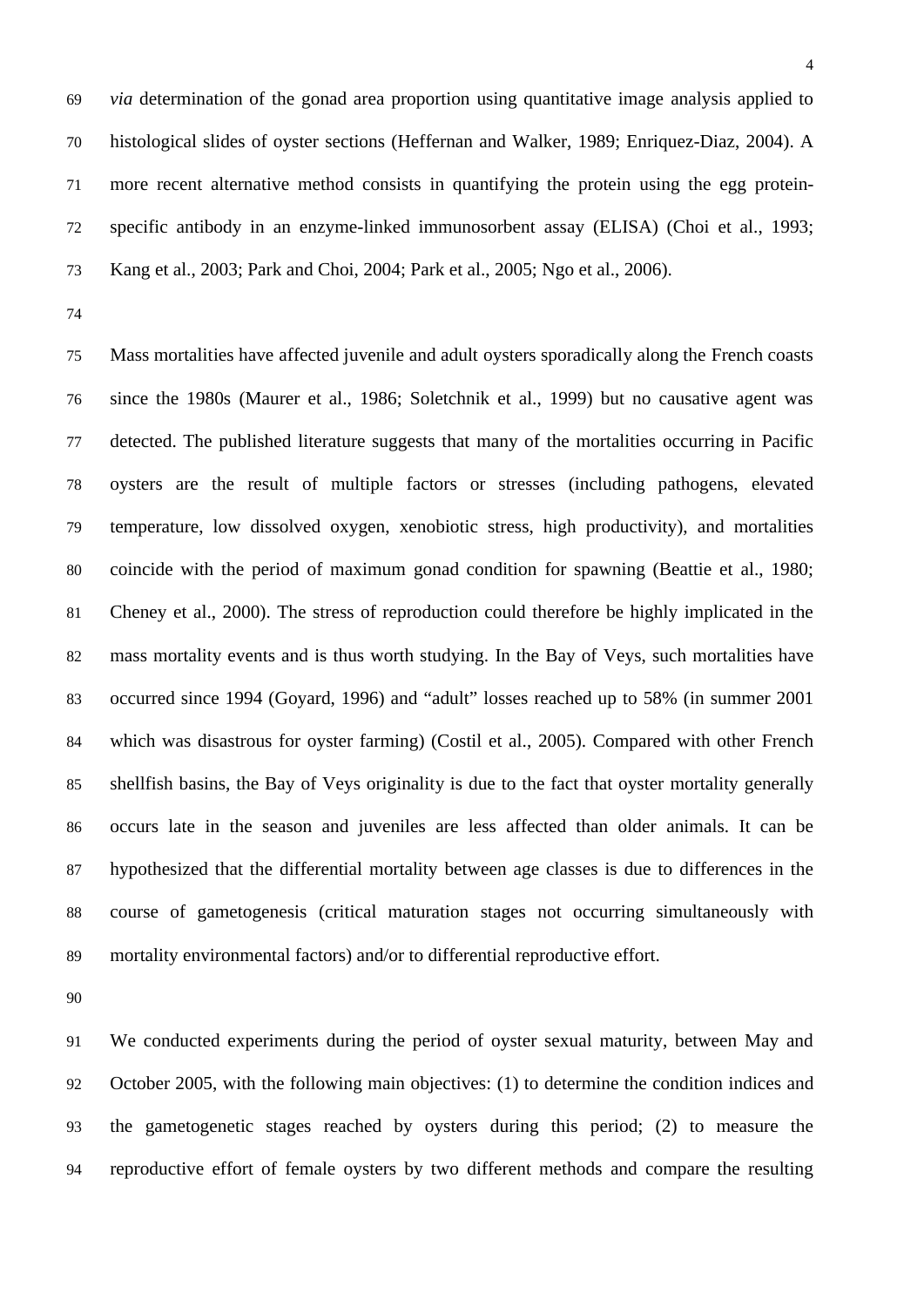data; 3) to compare the gametogenetic cycle and reproductive effort of three age classes (spat, half-grown oysters and marketable oysters) and (4) to discuss oyster reproduction in relation to summer mass mortalities.

#### **2. Material and methods**

#### *2.1. Study area and reared oysters*

 The research program was conducted on the French coast of the English Channel, in the Bay of Veys (Normandy) located in the western Bay of Seine, between Utah Beach and Omaha 105 Beach. This bay (with an agricultural catchment basin of  $3,400 \text{ km}^2$ ) comprises 37 km<sup>2</sup> of intertidal area covered mainly by fine sediments (Costil et al., 2005). The estuary is macrotidal with a tidal range up to 8 m and inside the bay seawater dominates freshwater. The study station, located in the Gefosse area (1°06.052'W; 49°23.111'N), showed a height above sea level of 2.2 m (mean time of oyster emersion of about 28%). Water salinity depends on various parameters such as tidal regime and climatic conditions. At the time of heavy rainfall, low salinities (such as 6 p.p.t.) can be recorded at the beginning of the floodtide; when rainfall is low, minimal salinity decreases to no less than ~ 20 p.p.t. (Costil et al., 2005). Most of the time, water salinity is about 30-33 p.p.t. (Ropert, pers. comm.). Mean temperature at high tide  $\pm$  1 hour is generally minimal in February-March (5-8°C depending on year) and maximal in August (19-20°C) (Costil et al., 2005; Ropert, pers. comm.).

 In the Bay of Veys, Pacific oysters are cultivated off-bottom in culture bags which are placed onto iron tables. The animals studied belonged to three age classes: oysters in their first, second or third years, corresponding respectively to spat, half-grown and market-sized oysters (Table 1). They originated from a hatchery or natural spatfall. All spat and marketable oysters were settled in the Bay of Veys whereas the half-grown oysters were raised in another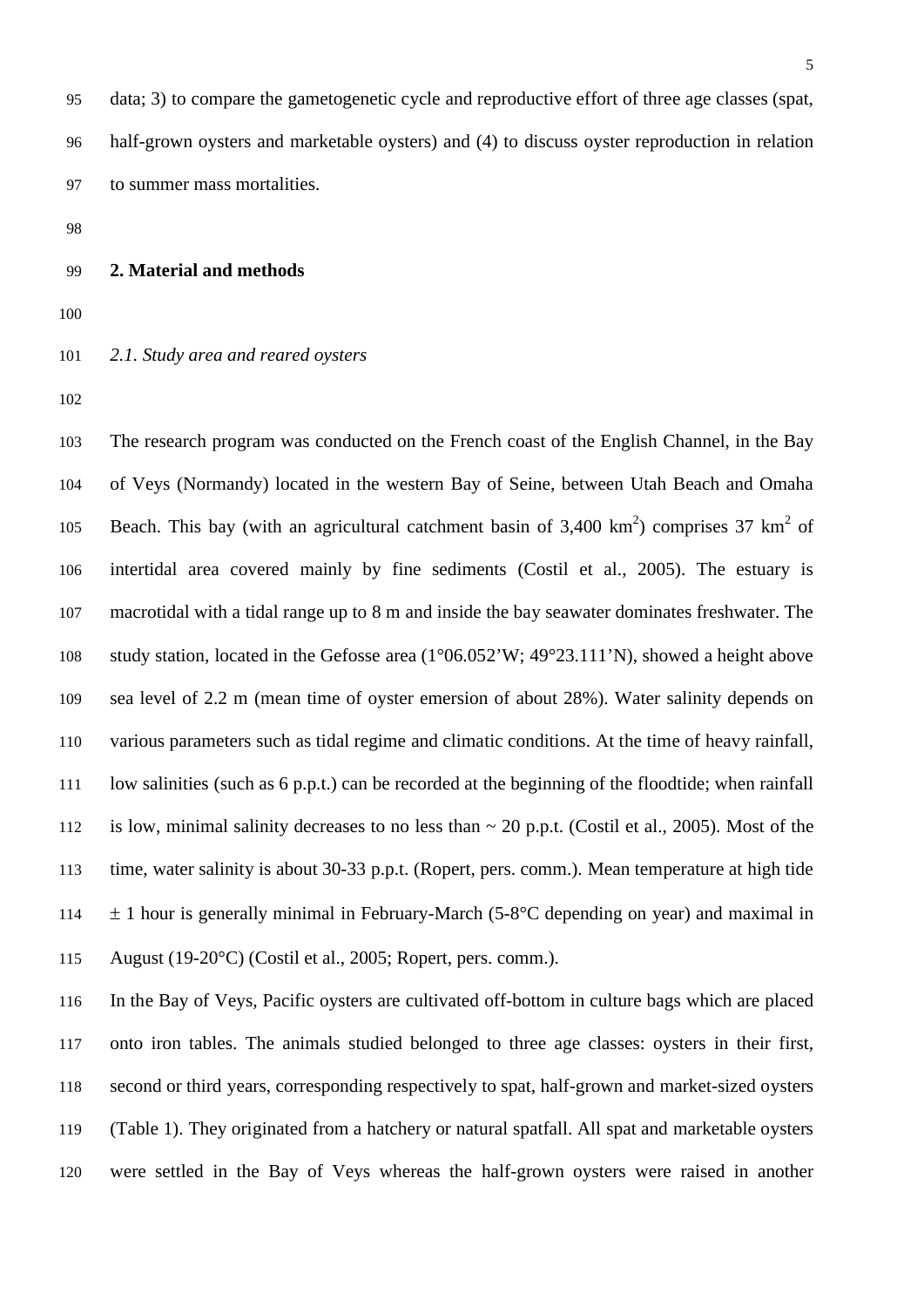shellfish area (Meuvaines, Normandy) during their first year and then transplanted in the Bay of Veys in February 2005. The original density of each bag (50 x 100 cm) was about 150-200 oysters depending on age classes, spat being placed into half bags during part of the study.

*2.2. Sampling design*

 In 2005, oysters were sampled seven times (from May) or six times (from June) for biometric analyses and reproductive effort using image analysis, and the ELISA method, respectively (Table 2). Because of technical constraints it was not possible to sample as many half-grown oysters as spat and marketable ones. At each study date, the oysters were sampled randomly and immediately brought to the laboratory for analysis. At the same study station, a survey of oyster mortality was conducted by the Laboratoire Environnement Ressources de Normandie (L.E.R.N.; IFREMER Port-en-Bessin).

*2.3. Biometric parameters of oysters*

 In the laboratory, oysters were cleaned, scrubbed to remove any attached epifauna and weighed in order to determine the whole weight (WW). Each oyster was then opened and shell valves were weighed (DSW) after drying in an oven for 24h. Wet soft tissue was retained for 15 min on a sloped plane covered with absorbent tissue paper and superficially dried tissues were then weighed (WMW). Oysters for measuring reproductive effort using the oyster egg protein-specific antibody in ELISA were frozen and then dry tissue weight (DMW) was determined after freeze-drying for a minimum of 48h.

 The condition index MI (as Meat Index), commonly used by French scientists and oyster farmers, was calculated using the following equation: (WMW x 100) / WW. MI allows the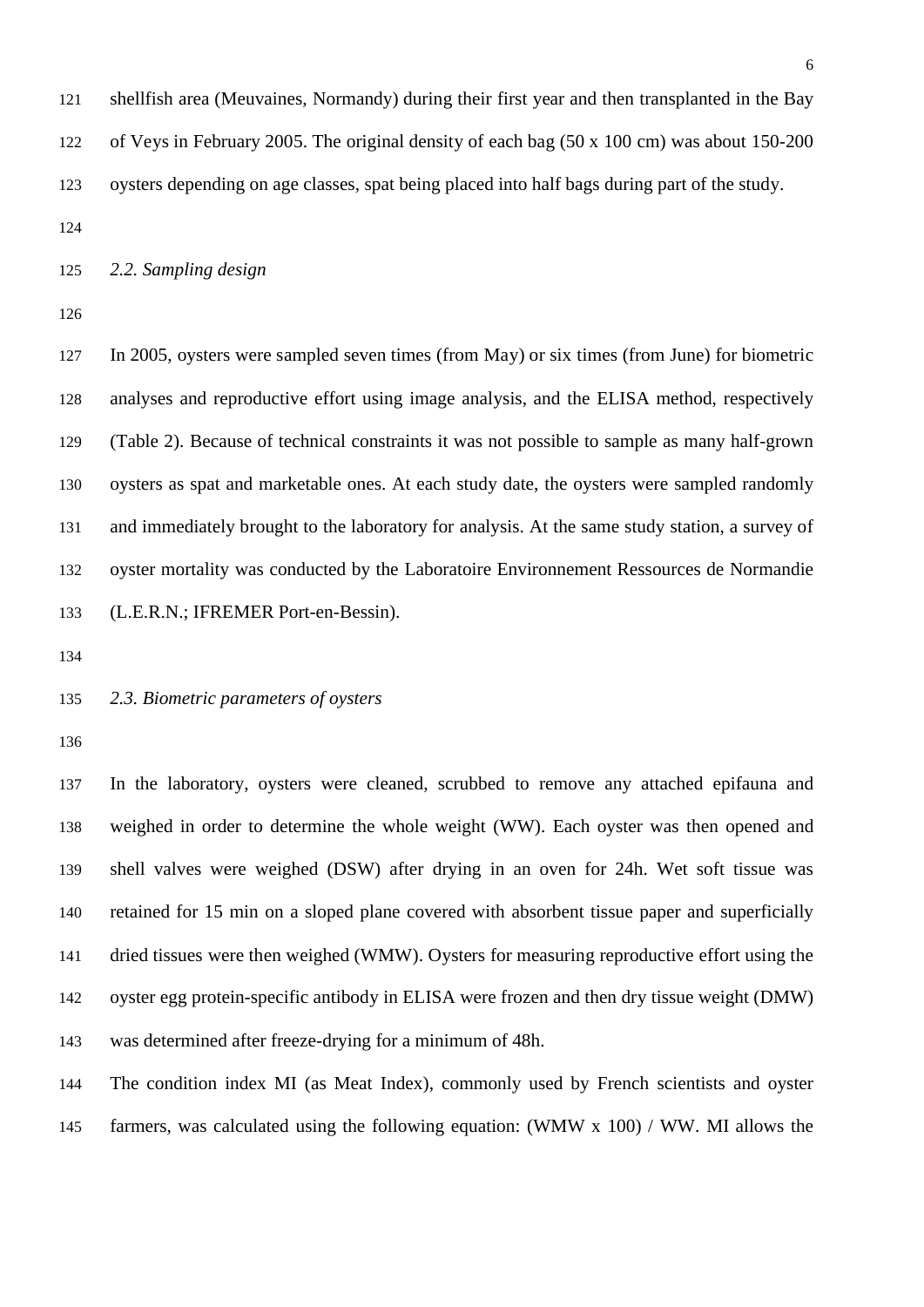147 MI > 10.5, "fine":  $6.5 < M < 10.5$  and "non-classified": MI < 6.5 (Fleury et al., 2005).

#### *2.4. Gametogenetic stages and histology-image analysis method*

 Except for spat which was too small, from May to July oysters were dissected in order to remove the greatest amount of somatic tissue as possible (mantle, labial palps, gills, muscle, heart). The remaining "visceral mass" was weighed (VMW) and then cut across in three equal slices which were fixed in Davidson's fluid. These were then routinely processed for histology and 5-µm paraffin-imbedded sections were stained according to the trichrome protocol of Prenant Gabe (Gabe, 1968). Sex of the oysters was determined and each individual was classified into distinct phases of gonadal maturation based on microscopic analysis and according to Lubet's modified classification (1959) (see Costil et al., 2005 for details). Briefly, Stage I corresponds to gonial multiplication in tubules which are poorly developed (IR differing from I by the presence of at least 50% of residual gametes of the previous reproductive cycle). During stage II gonadal tubules highly develop while vitellogenesis occurs in females and various categories of sexual cells can be observed in males. Stage III is associated with maximum gonad size and includes 3 sub-stages: IIIA (stalk oocytes and oocytes still in the process of vitellogenesis / all male cell categories including spermatozoa), IIIB (oysters are ready to spawn or only limited spawning has occurred) and IIID (highly or totally spent; post-spawning and resorption stage).

 Slides of the histological preparations of *C. gigas* tissues were scanned with an Epson 168 Perfection 3200 Photo<sup>®</sup> Scan Digitizing Table. The images were then analyzed using Imaq 169 Vision Builder software (Texas Instrument<sup>®</sup>). The analysis included the main stages of RGB (Red, Green and Blue) extraction, image mask from ROI (Region Of Interest), threshold and particle analysis. This program allows determining: 1) area fractions of gonadal tissue and 2)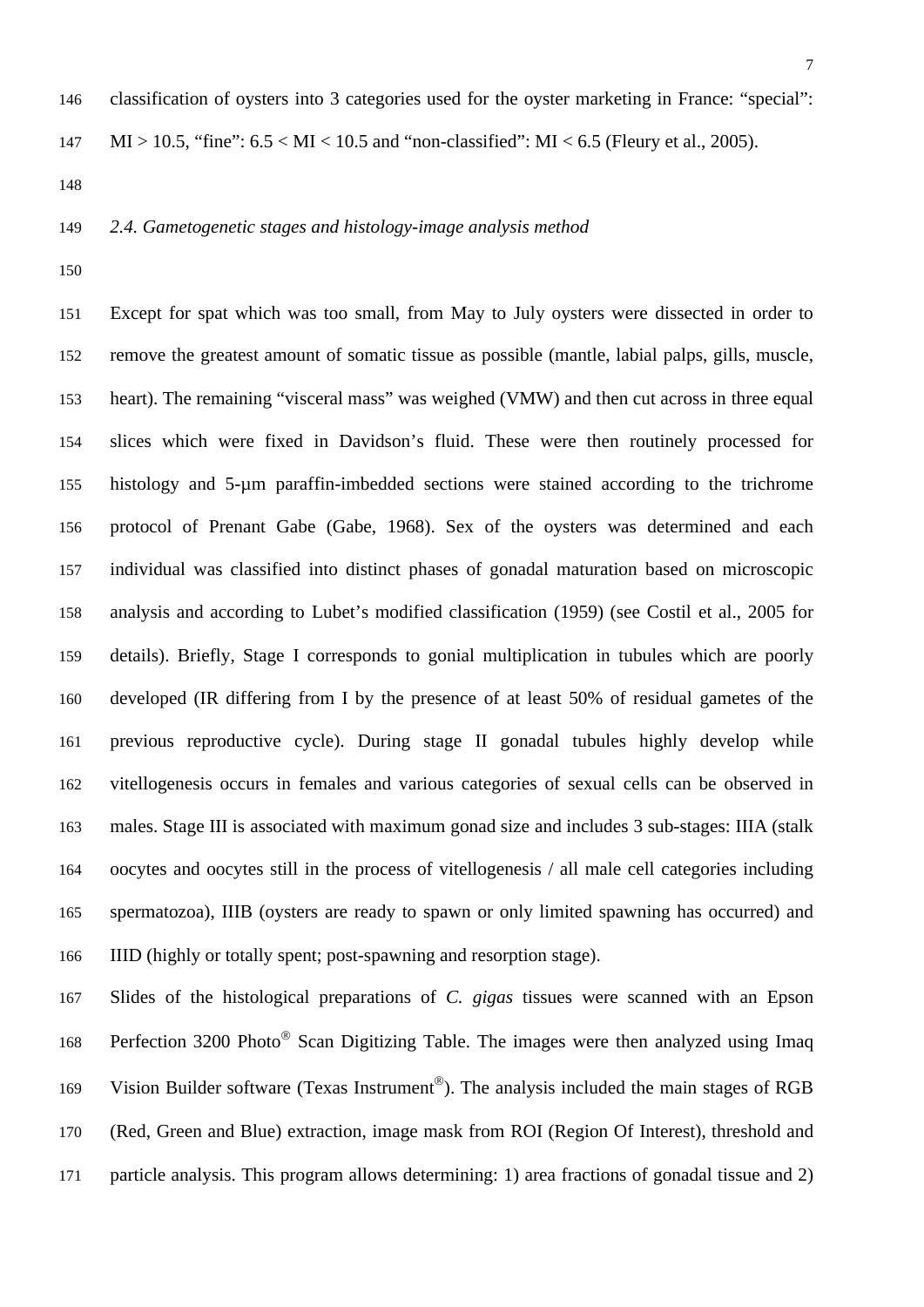the whole oyster surface of the 3 sections. The following parameters were calculated: 173 percentage of gonadal surface area  $(GA_1;$  with the central slide only, for both males and 174 females); gonadal weight  $(GW = GA_3x$  VMW;  $GA_3$  corresponding to the mean percentage of gonadal area determined with the three sections) and gonado-somatic index (GSI = GW/WMW), both parameters for females only. From the histological slides of oysters at full maturity, oocyte diameter was also determined by measuring ~ 300 oocytes per age class (with Imaq Vision Builder software).

### *2.5. Quantification of oyster eggs using ELISA*

 Quantity of egg protein and subsequently the amount of eggs in an individual oyster was determined using indirect ELISA with *C. gigas* egg-specific antibody as the primary antibody and goat anti-rabbit IgG alkaline phosphatase-conjugated as the secondary antibody (Kang et al., 2003). For analysis, 10 mg of powdered female oyster tissue containing eggs was dissolved in 2 mL phosphate buffer saline (0.15M NaCl, pH-7.4, PBS) and homogenized using an ultrasonifier. The oyster homogenate was diluted up to 1000-fold and a 100µL aliquot of diluted homogenate was added to the 96 wells on a polystyrene micro-plate and incubated at 4°C overnight. After incubation, the plate was washed four times with PBS containing 0.05% Triton X-100 (PBST), and 150µL of 1% bovine serum albumin was added to each well as a blocking agent. The plate was incubated for 1h at room temperature and washed four times with PBST-100. After washing, 100µL of the rabbit anti oyster egg IgG was added to each well and the plate was incubated 1h and washed again. Goat antirabbit IgG 194 alkaline phosphatase conjugate (1:1000 diluted,  $\text{SIGMA}^{\circledast}$ ) was added in 100µL aliquot to each well and the plate was incubated again for 1 h and washed. Finally, 100 μl of ρ-196 nitrophenylphosphate (ρ-NPP) substrate dissolved in diethanolamine buffer (SIGMA<sup>®</sup>) was added as a coloring agent. Optical density of each well in the plate was measured at 405 nm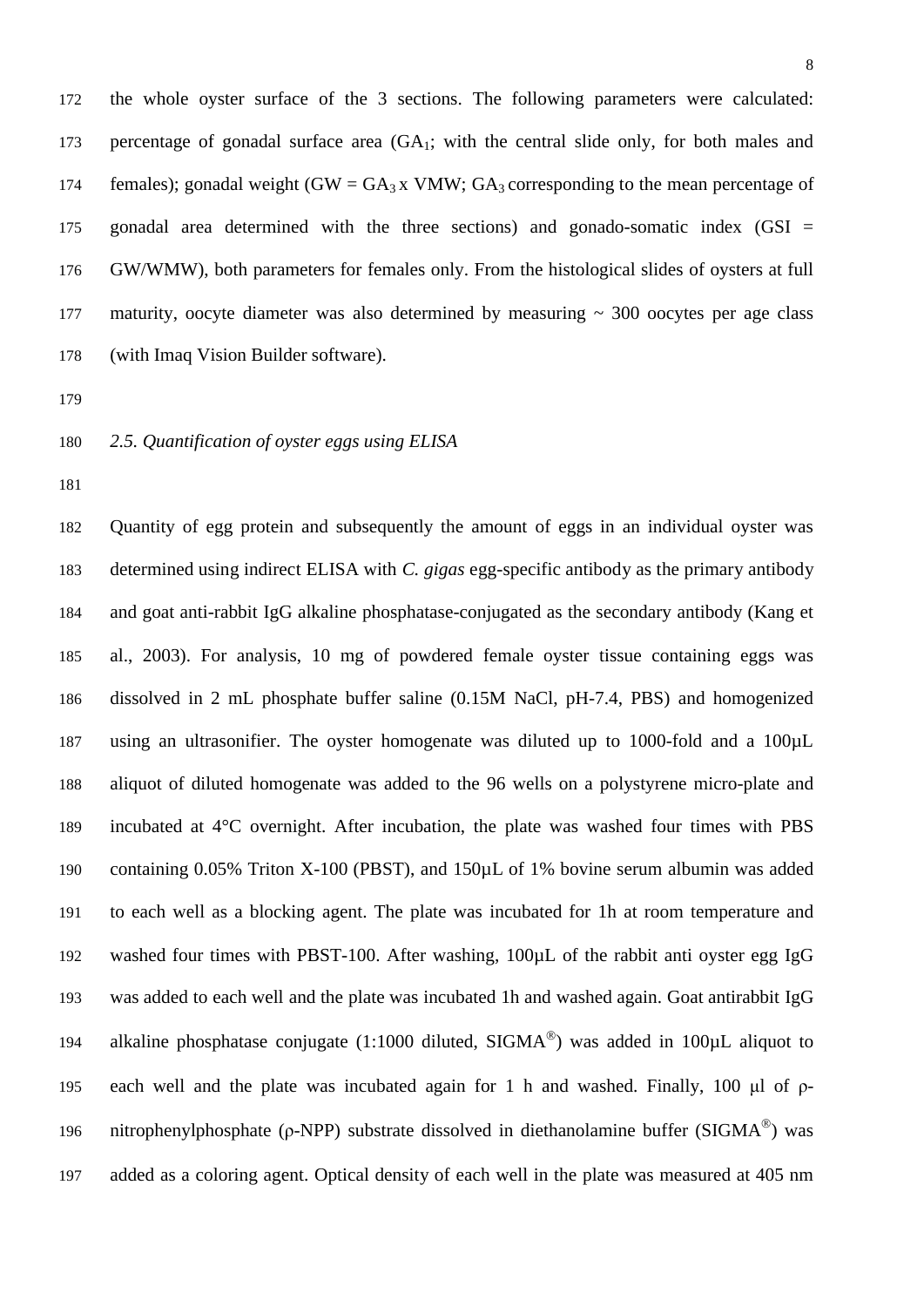using a microplate reader. Each ELISA plate included oyster egg standard and oyster samples; three replicates were made for each sample and the quantity of eggs (expressed in dry weight) was estimated from a standard curve determined using the absorbance of various concentration of oyster egg included in the plate. The gonado-somatic index (GSI) was calculated as in the histology-image analysis method but in this case the gonadal weight was related to dry meat weight (and not wet meat weight as in histology-image analysis). Moreover, fecundity was estimated as the number of eggs produced from each female oyster during a spawning period from the ratio of total egg weight measured by ELISA and the previously estimated weight of an individual egg (22 ng).

*2.6. Data treatment*

 To test for significant differences of each biological parameter among age classes, several methods were used depending on the type of variable (measures or frequencies) and the normality of data sets (Scherrer, 1984). One way ANOVAs were applied to the data (transformed or not) having met the assumptions of the test, otherwise non-parametric tests (Kruskal-Wallis) were used. In both cases, multiple comparison tests (Student Newman Keuls) were used to distinguish different groups. Chi2 tests and Fisher's tests were performed to compare frequencies. These analyses were conducted with Statgraphics Plus 4.0 software.

#### **3. Results**

 Mortalities were less than 5% during the study period, and 2005 was the year with the lowest mortality since the beginning of the survey in 2000 (Ropert, pers. comm.).

*3.1. Growth performances and condition indices*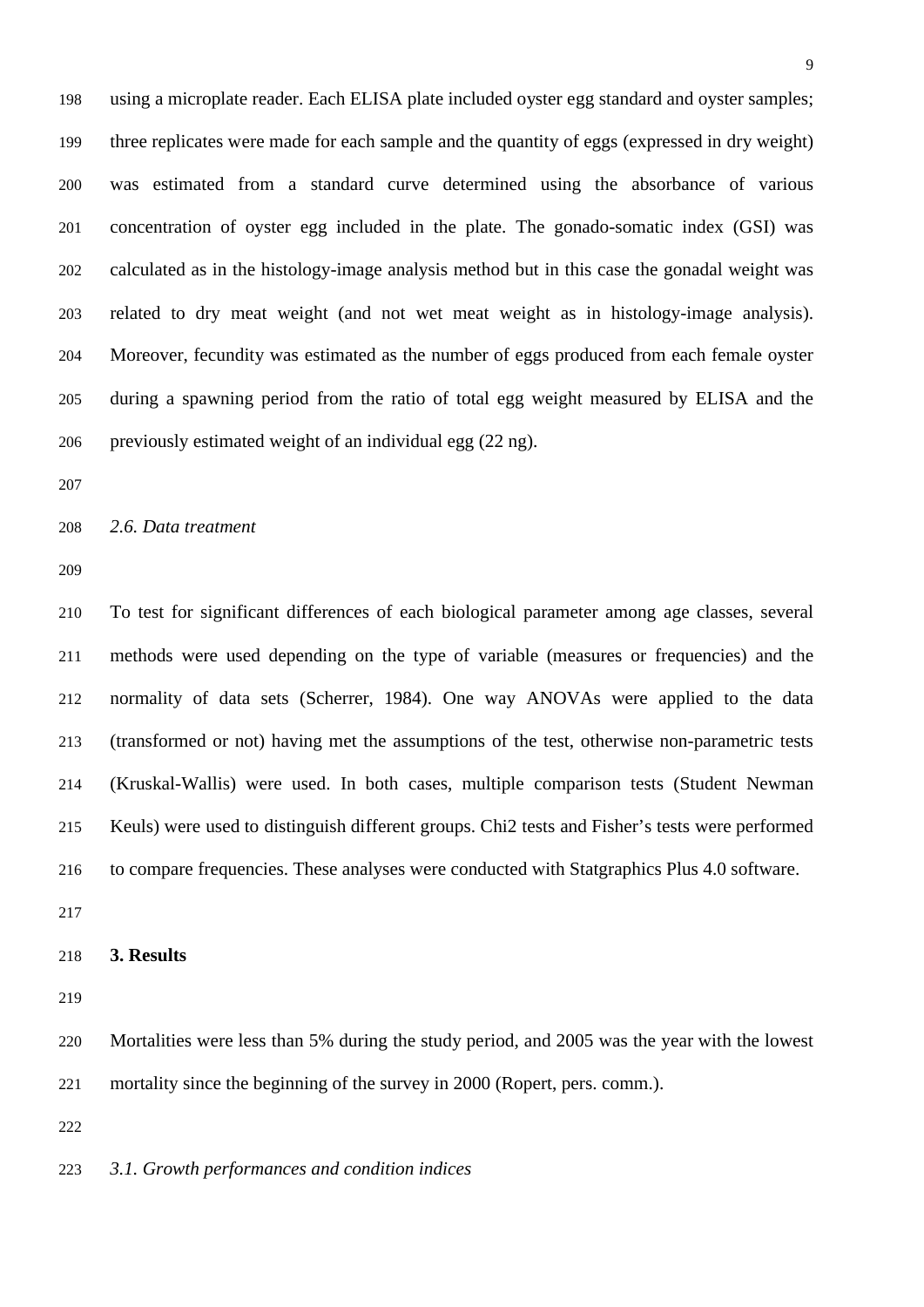From the beginning to the end of the study, growth was higher for spat (with a factor of 15.2) compared to half-grown (3.5) and marketable oysters (1.2), the whole weight reaching 34.9, 81.7 and 84.05 g respectively (Table 3). The shell weight (corresponding to 55.5 - 66.8% of the whole weight) followed the same pattern. Wet and dry meat weights were highly 229 correlated ( $p < 0.001$ ) and both allowed the determination of the spawning period. The latter, characterized by a change in the oyster meat appearance, was illustrated by a marked drop in both meat weight and meat index which occurred between 8 - 18 August (Fig. 1a & b) for the three age classes. Before this period a slight drop was observed between June 21 and the July 20 for spat and half-grown oysters which showed significantly lower and higher values of the meat index, respectively (ANOVAs, p < 0.001). Nevertheless, the oysters studied could be classified into the "special" category, whatever the date and age class.

#### *3.2. Sex ratio and gametogenetic stages*

 Histological analysis allows the determination of oyster sex and a more accurate determination of the sexual maturation stage than biometric parameters and visual observations. Considering the whole study period or each of the 4 main periods of the reproductive cycle (maturation, beginning of spawning, spawning peak and resumption of a new cycle), it appears that the sex ratio was well balanced (1:1) for each of the 3 age classes 244 (spat:  $n = 253$ ; half-grown:  $n = 122$ ; marketable:  $n = 146$ ).

245 There were no significant differences in maturation stage between age classes  $(\chi^2$  tests and 246 Fisher's tests;  $p > 0.05$ ). Thus the reproductive cycle appeared synchronous whatever the oyster age. At the beginning of the study (May or June depending upon age classes), a majority of oysters were in stage II corresponding to gonadal tubule development and sexual cell differentiation (Fig. 2). In the 3 age classes, the gonad showed its maximum volume on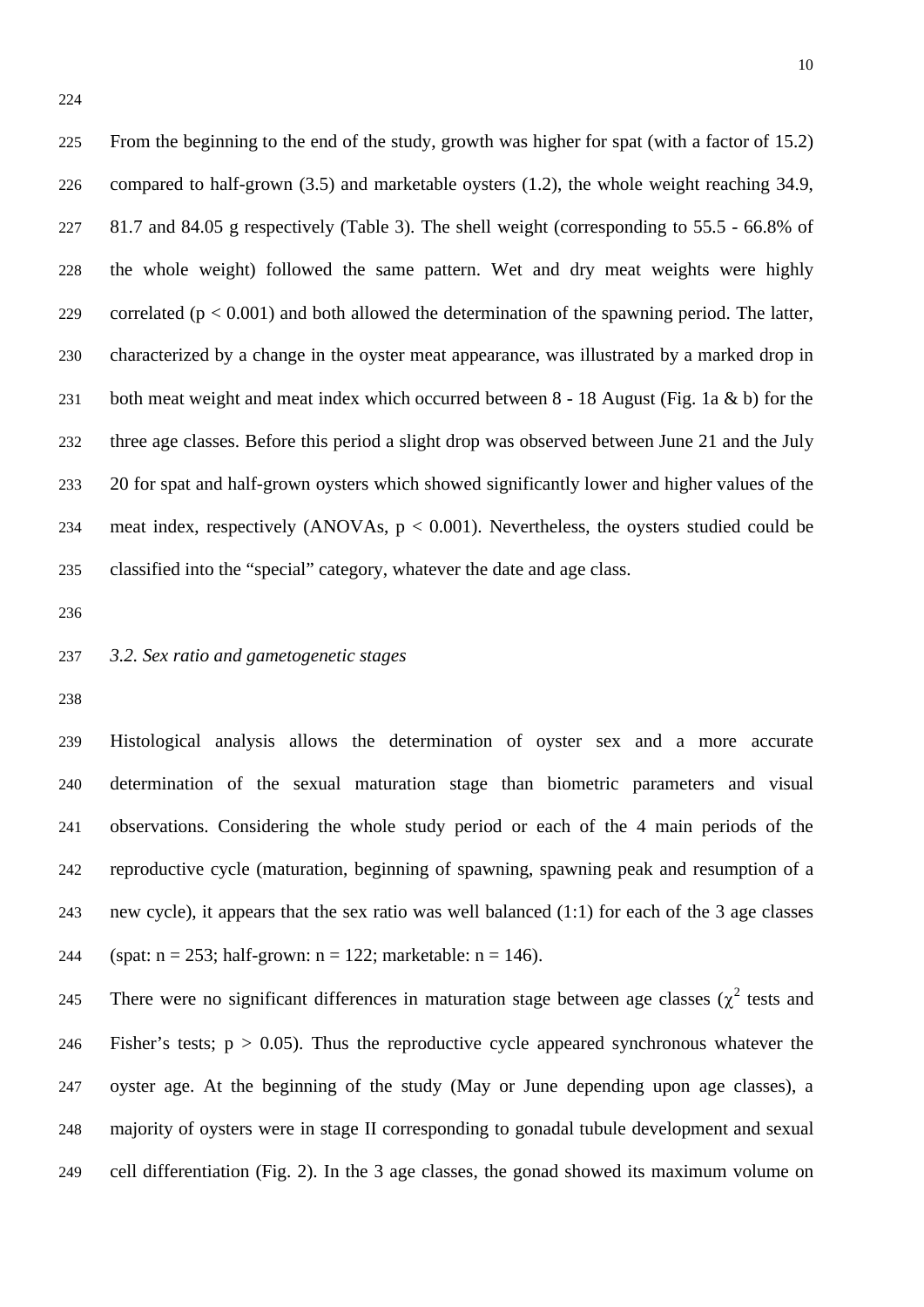July 20 (stages IIIA or IIIB) and almost all the bivalves were ripe and ready to spawn on August 8. Ten days later, the post-spawning stage (IIID) was observed in 40% of spat and 70% of half-grown and marketable oysters. In early September, a large proportion of the animals (especially half-grown oysters) were still ready to spawn (IIIB) while 10% of spat and market-sized oysters began a new reproductive cycle (stage I). In mid October, the main stage observed was stage I (I and IR) with a proportion of 95% for spat and 80% for half-grown oysters.

 *3.3. Reproductive effort of both male and female oysters (assessed by quantitative histology)* 

 On May 9 the oyster gonad occupied a small proportion of the whole surface area with an occupation percentage of 2% in spat and 10% in half-grown oysters (Fig. 3). The gonad area then sharply increased until July 20. From late July to early August the gonad surface increase was regular before the marked decrease due to spawning events. On September 5 the gonad area had developed again in half-grown oysters but remained the same in spat and slightly decreased in marketable bivalves. In mid October the gonad surface reverted to the proportion noted in May for all age classes. Concerning these, significant differences were observed between spat and the 2 others classes from May to early August, with a greater investment in reproduction in the oldest oysters (Table 4). During and after the spawning period no significant differences in gonadal surface area were noticed, except for half-grown oysters on September 5.

*3.4. Reproductive effort assessed by the 2 methods and fecundity in female oysters*

 Considering the individual or the mean values (Fig. 4), the estimation of the gonad area of females only and of both males and females led to similar results and no significant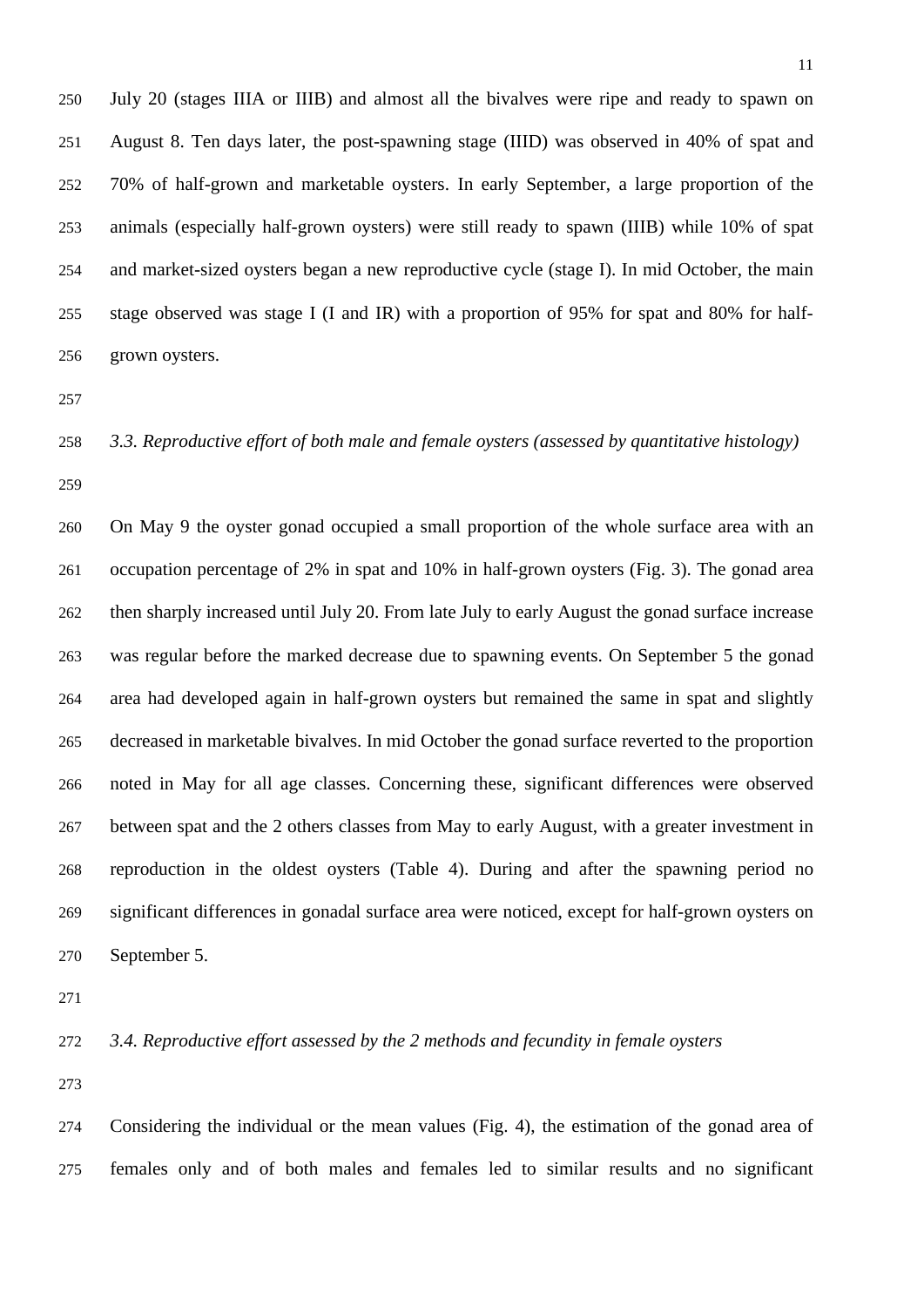278 11.51 g  $(\pm 2.39)$  in spat and marketable oysters, respectively (Table 5).

 With the gonado-somatic index (GSI expressed in mg wet gonad/mg wet tissue in quantitative histology, and in mg dry egg/mg dry tissue in ELISA) the animal size was not taken into account and data were standardized. Similar trends were observed with the 2 methods used which both illustrated clearly maturation and spawning-resorption processes (Fig. 5a & b). Moreover, the values of GSI were similar and significantly correlated for spat and half-grown 284 oysters (both  $r = 0.91$ ,  $p < 0.05$ ); for marketable animals, the correlation was also high ( $r =$ 285 0.89) but not significant due to the low number of values ( $n = 4$ ). Considering the 3 age 286 classes together, the correlation was highly significant ( $r = 0.92$ ,  $n = 14$ ,  $p < 0.001$ ). However, a main difference was noticed in the 3 age classes: the drop of GSI following spawning was less apparent with the ELISA method. Indeed spawning in spat, half-grown and marketable oysters was respectively 27.9%, 39.9% and 37.4% higher with quantitative histology than with ELISA.

 Enzyme-linked immunosorbent assay (ELISA) allowed the estimation of female fecundity which also depended greatly on oyster age: the average fecundity was only 12.2 million eggs  $(\pm 7.31)$  for spat and reached 135.1 ( $\pm 4.60$ ) and 146 million eggs (45.4) respectively, in half- grown and marketable oysters (Fig. 6). The corresponding maximum values (on August 8) were 24.37, 139.94 and 234.26 million eggs (Table 5). Female fecundity was strongly 296 correlated to dry meat weight in spat and market-sized oysters  $(p < 0.001)$  (the slight variation in both fecundity and meat weight in half-grown oysters not allowing conclusions). No significant differences in oocyte size at full maturity (about 40 µm on average) were found 299 among the 3 age classes (ANOVA,  $p = 0.054$ ).

#### **4. Discussion**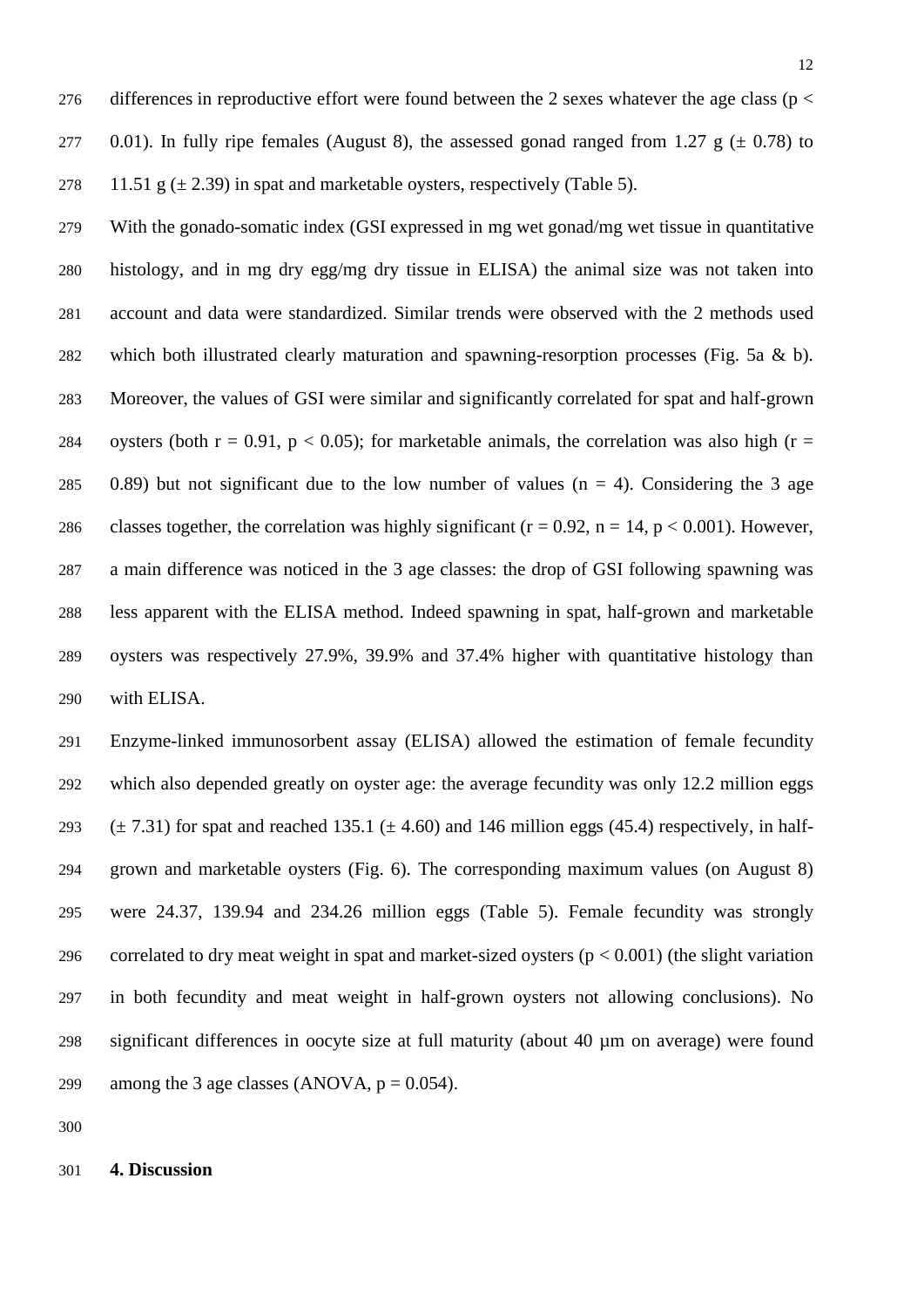#### *4.1. Comparison of the 2 methods used to assess reproductive effort of female oysters*

 Stereological methods coupling histology and image analysis have been widely employed in studies of marine bivalves reproduction, including mussels (e.g. Lowe et al., 1982), clams (Morvan and Ansell, 1988; Heffernan et al., 1989), scallops (Sundet and Lee, 1984) and oysters (O'Beirn et al., 1996; Enriquez Diaz, 2004). Some studies focus on the dynamics of maturation processes considering the percentage of gonad occupied by oocytes and spermatogenic stages, while other investigations estimate the reproductive effort by assessment of the gonad area compared with whole tissues. With image analysis applied to histological slides, the operator interacts with the screen *via* the keyboard command and this interaction is important because of the staining quality variation (Hefferman and Walker, 1989). Indeed, a similar histological protocol (performed by the same technician) leads nevertheless to colour variations of the histological slides (according to sex and maturation stages), and the operator's implication remains necessary. In the present work, a single operator realized the image analysis in order to minimize the skew due to the relative 318 subjectivity of the method. For female oysters, from 3 levels of the gonad area  $(GA_3)$  the entire gonadal weight was calculated, and this estimation was considered accurate by Enriquez-Diaz (2004) for the description of the gametogenetic cycle and the detection of differences in reproduction effort among oyster stocks. Heffernan and Walker (1989) considered that the histological-image analysis method provides accurate information as did Morvan and Ansell (1988) who determined the fecundity and oocyte dynamics of the clam, *Tapes rhomboides,* using 6 sections.

 In the present study, gonado-somatic index (GSI) values estimated by ELISA were somewhat lower than percentage gonad area values (both illustrating reproductive output of females) because the first parameter relates to whole weight of the oysters whereas the second refers to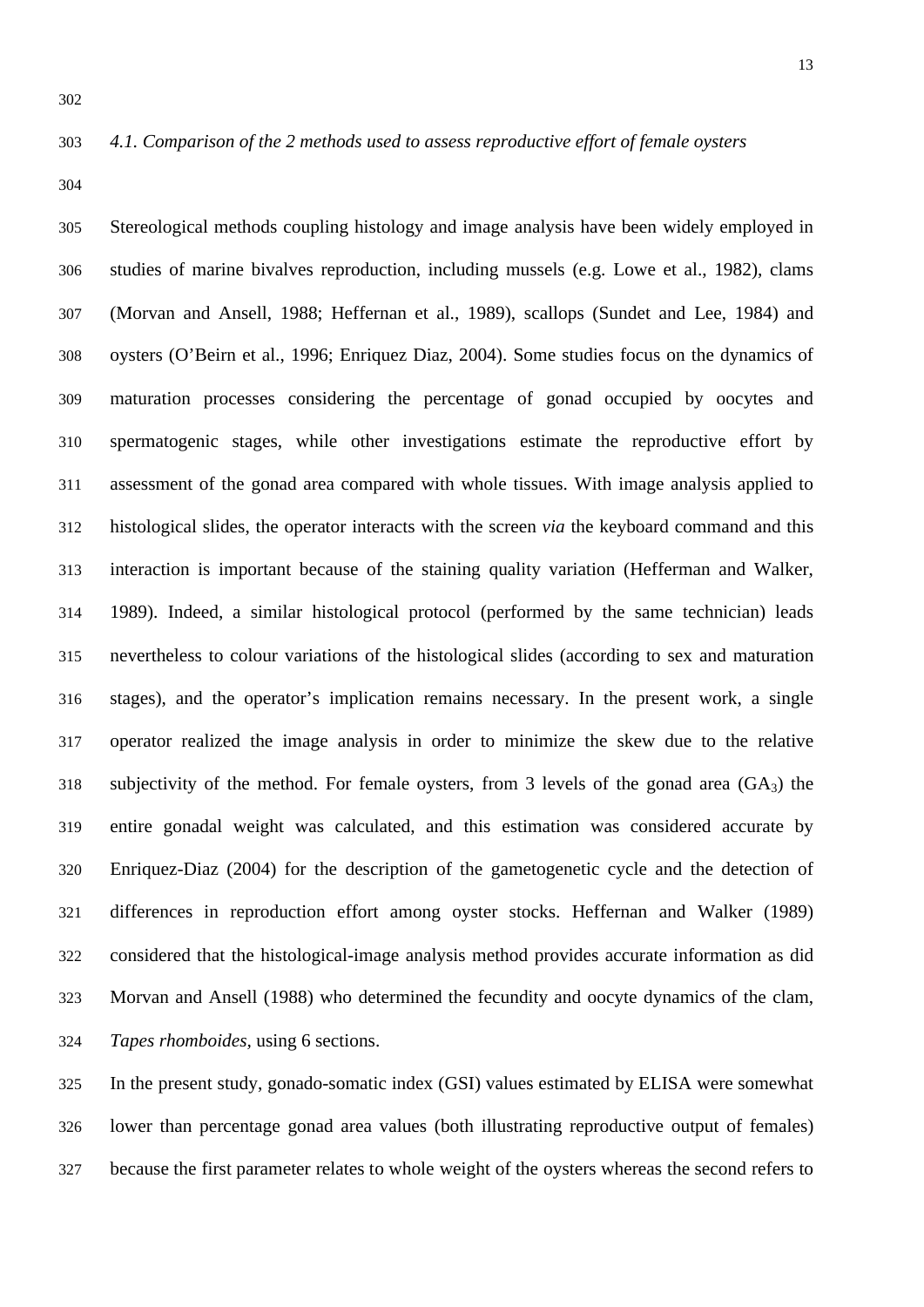the "visceral mass" (excluding weight of adductor muscle, mantle, gills and labial palps). According to Kang et al. (2003), who developed the enzyme-linked immunosorbent assay (ELISA) in order to the estimate the reproductive effort in *C. gigas*, this method is sensitive enough to measure a small quantity of eggs and considered a choice method to study bivalve reproduction. Using polyclonal antibodies developed from eggs and sperm of the American oyster *Crassostrea virginica*, Choi et al. (1993) successfully quantified eggs or sperm in this species. A major result of the present study is that the GSI showed similar profiles with both methods, although GSI curves differed at the moment of spawning. The drop in the GSI curve was less pronounced with ELISA. Differences concerning spawning are difficult to interpret unless we hypothesize that egg protein concentrations vary with the maturation stage of oocytes (and are especially abundant in immature eggs not released during the main spawning). We cannot exclude differences between the two methods due to inter-individual variation in spawning which was shown to be important (Costil, unpublished data). Random effects may also play a role when sample size is small (6 or 10 individuals on August 18). The potential bias in quantitative histology may concern the wet weights (WMW and VMW) which more than dry weights could show slight seasonal variations. With ELISA, it could be hypothesized that the antibody linked to other compounds than egg proteins (i.e., cross- reaction). Indeed, both *C. gigas* and *C. virginica* eggs share some peptides with somatic tissues causing the cross-reaction during ELISA (Choi et al., 1993; Kang et al., 2003). Nevertheless, the rabbit antibody was verified and after treating the antiserum with the immunoabsorbent, Kang et al. (2003) demonstrated (with an indirect immunofluorescence assay) a highly specific interaction between the antibody and the egg proteins. Both methods entail advantages and disadvantages. Those of quantitative histology are, respectively, a rather easy implementation and low cost, but a time-consuming procedure. Moreover, the GSI calculation requires a dissection to obtain the VMW, which is impossible in small individuals (early spat). The ELISA method is more complicated, requiring production of the oyster egg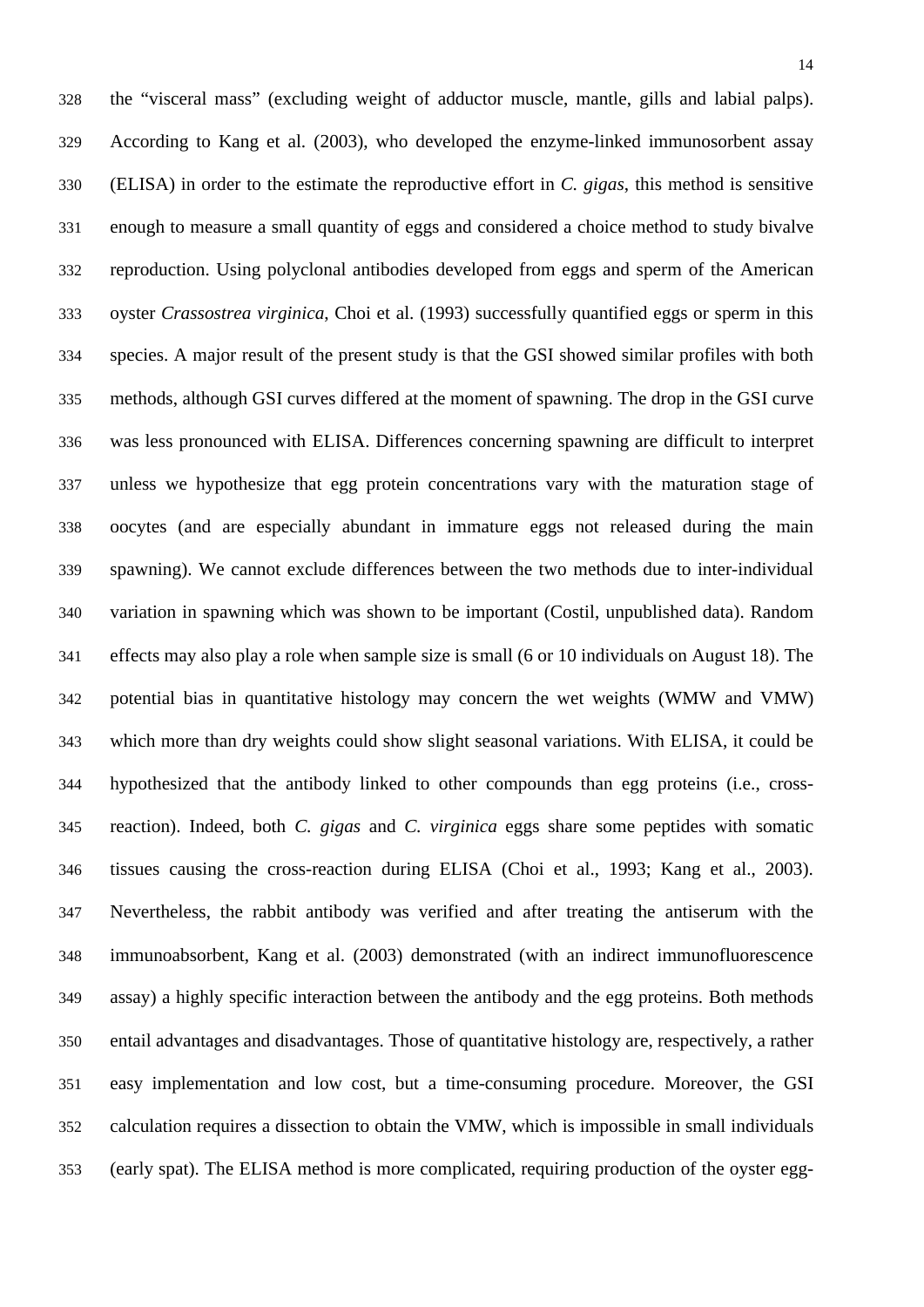specific antibody, and at present antibody for only females is available in *C. gigas*. On the other hand, this method is sensitive enough to measure a small quantity of eggs (<10 eggs per assay), which is especially useful when analyzing early spat or triploid oysters.

- 
- *4.2. Age-related growth performances*
- 

 Oyster growth was especially rapid during the 6 months of the present study, above all in spat and to a lesser extent in half-grown bivalves. A slowdown in growth in relation to the age of the animals is a common biological phenomenon previously recorded for Pacific oysters (Quayle, 1988). Nevertheless, spat growth appeared notably fast because by October spat reached a whole weight (34.92 g) higher than that of half-grown (6 months older) oysters at the beginning of the study (23.19 g). This could be due to better environmental conditions in the Bay of Veys compared to Meuvaines, the other Norman shellfish area from which the half-grown oysters originated, as reported by the REMORA network which studies growth and quality of Pacific oysters distributed among various French oyster-growing areas (Fleury et al., 2005). Another explanation would be that higher water temperatures in 2005 compared to 2004 (when half-grown oysters were spat) stimulated oyster growth. The Bay of Veys is well known for its high productivity (Goyard, 1996) which results in high meat weights and condition indices (Costil et al., 2005; Fleury et al., 2005); because of their high quality, oysters are classified in the best commercial category ("special"). In particular, half-grown oysters were distinguished from the 2 other classes by their exceptionally high meat index (up to  $29.34 \pm 3.73$ ). Very few studies were devoted to the effect of age on the biological performance of marine bivalves, since this requires simultaneous observations of different age classes. In multi-annual surveys, differences observed between years are attributable both to inter-annual variability in environmental conditions and to the age effect (Cigarria, 1999). In a 2-year survey carried out at 2 sites located in the Arcachon basin (South France), Maurer and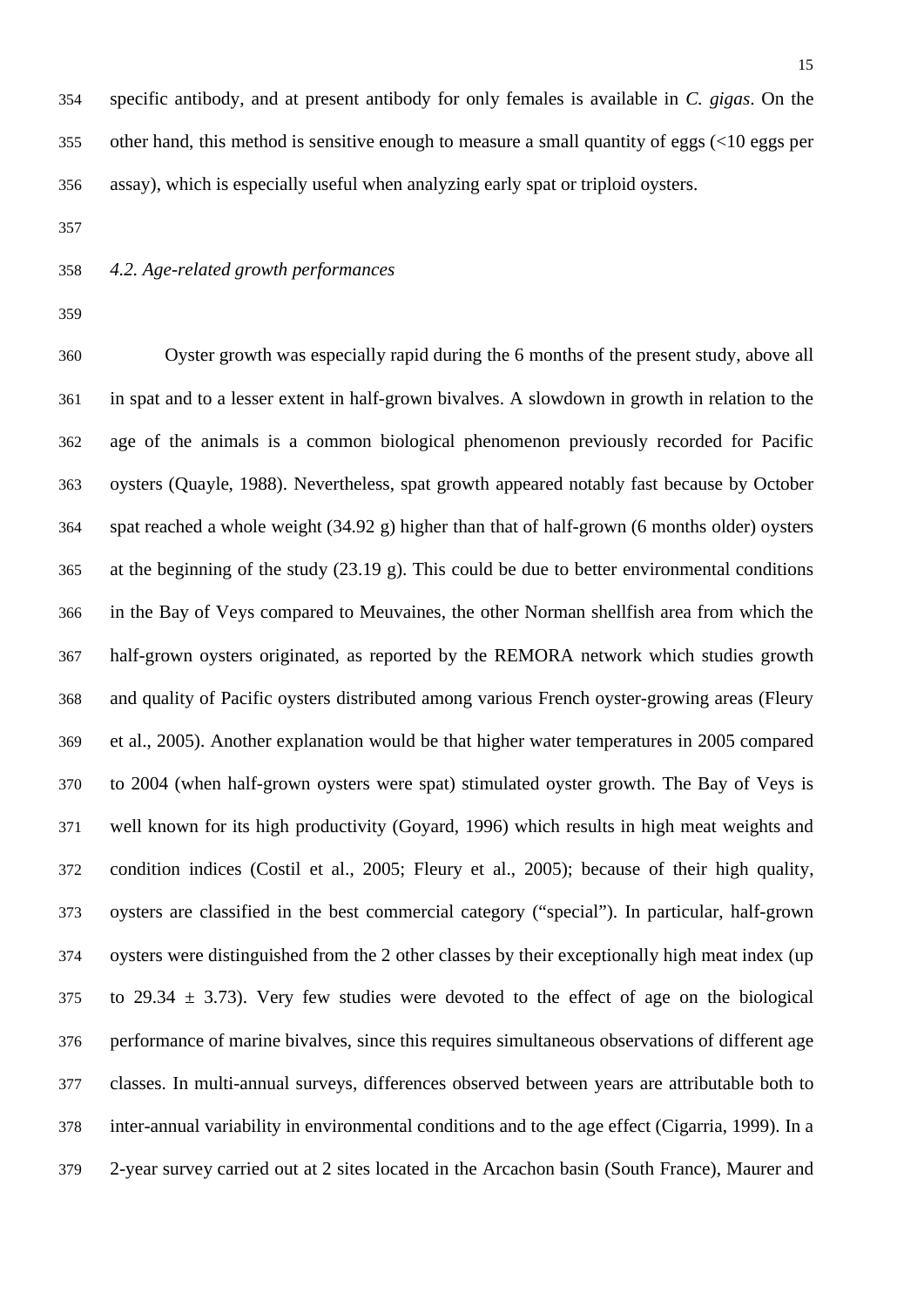Borel (1986) obtained different growth curves (whole weight) in 1-year old and 2-year old oysters which were studied simultaneously: the younger oysters grew faster and continuously from March to November whereas the older bivalves grew slower and stopped growing in summer. According to Quayle (1988) the slowdown of shell growth (in length, width and thickness) in August in Canada was not completely explained but was associated with spawning.

## *4.3. Age-related reproductive traits*

 Changes in meat weight in marine bivalves are related to the reproductive cycle and patterns of energy storage and mobilization (Worrall and Widdows, 1984; Cigarria, 1999). Sexual maturation can be illustrated by a tissue weight increase, as was observed in the Bay of Veys during spring concomitantly to a phytoplankton bloom, and spawning is associated with an important and abrupt decrease of tissue weight and consequently of condition indices (Costil et al., 2005); after a maturation period throughout spring, the gonad acquired its maximal volume in June and the first oysters ready to spawn were observed in July in all age classes. In this study, the slight drop noticed between the June 21 and the July 20 could correspond to minor partial spawning (not observed with GSI), whereas major (but also partial) spawning occurred in mid August. According to Mann (1979), spawning occurs when water temperature exceeds 18°C (which is generally attained in the Bay of Veys), but temperature also determines the extent of spawning and gamete resorption. The main spawning event, synchronous in males and females, was likely followed by minor events of gamete emission and gonad resorption. In her experimental study, Enriquez-Diaz (2004) showed that gamete emission was achieved with difficulty when food quantity was high, which is the case in the Bay of Veys. A majority of half-grown oysters were again in stage IIIB, showing an increased gonad area on September 5 (after the main spawning); this was not the case in the 2 other age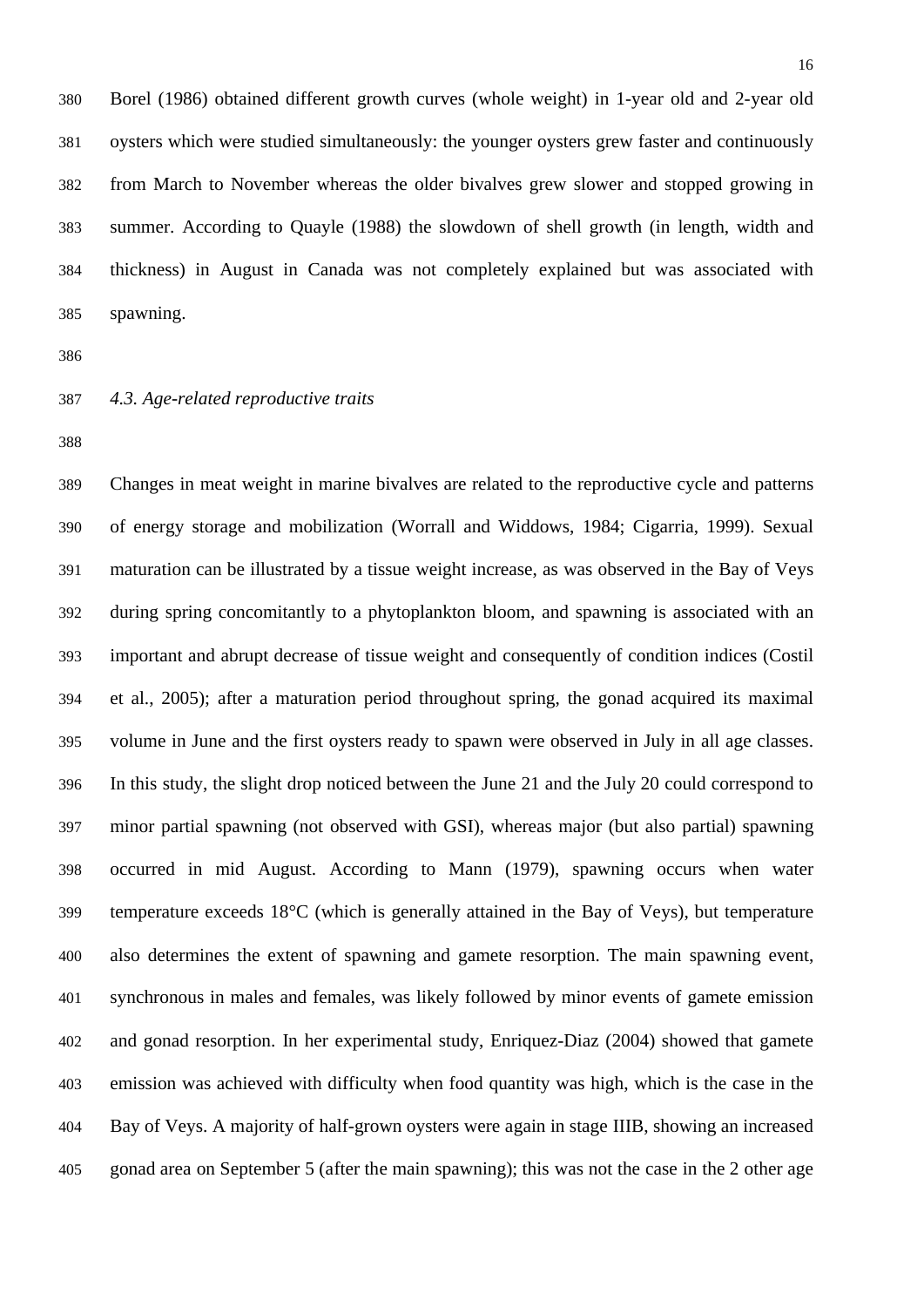classes. A similar trend was observed in half-grown oysters in previous years (Costil et al., 2005). An exceptionally fast maturation of gonial cells can be hypothesized, but in female oysters it could also be due to maturation of oocytes completing vitellogenesis, because in the Bay of Veys generally certain gametes are not fully mature when spawning begins. This is consistent with a greater gonad area increase in females compared with the whole sample (females and males) on September 5. According to Soniat and Ray (1985), re-maturation phenomenon in summer is combined with higher food availability which the half-grown oysters may be more capable to take advantage of. Despite the differences mentioned above, no significant differences were found between age classes in oocyte size, sex ratio and gametogenic stage course. On average, the oocyte diameter ranged from 39.9 µm in half- grown bivalves to 41.0 µm in spat. These values are slightly higher than those reported for the same species by Lango-Reynoso et al. (2000): mean diameter of 36.1 µm in Brittany and 34.9 µm in Marennes-Oléron (French Atlantic coast). Establishment of the sex ratio requires examination of a great number of animals. In the present study, sex ratio was determined in a total of 276 spat, 132 half-grown individuals and 145 market-sized oysters. The well balanced sex ratio in the 3 age classes are quite surprising, especially for spat because it has been reported that *C. gigas* is a successive protandric hermaphrodite (Buroker, 1983). In young-of- the-year classes, there are generally more males than females, whereas there is a preponderance of females at the beginning of the second year (Dinamani, 1987). Whatever the age class, the reproductive cycle was synchronous, and spat (10 months old) did not show a delay in sexual differentiation and spawning during its first cycle. In *C. gigas* reared in New Zealand, Dinamani (1987) observed sexual differentiation at 6 months and spawning within the first year. By contrast, Maurer and Borel (1986) reported that in the Arcachon area, 2- year-old oysters consistently matured and spawned, whereas in 1-year-old animals spawning did not occur throughout the entire population because of inter-individual differences in stage of sexual maturation. The reproductive cycle of Pacific oyster appears very plastic depending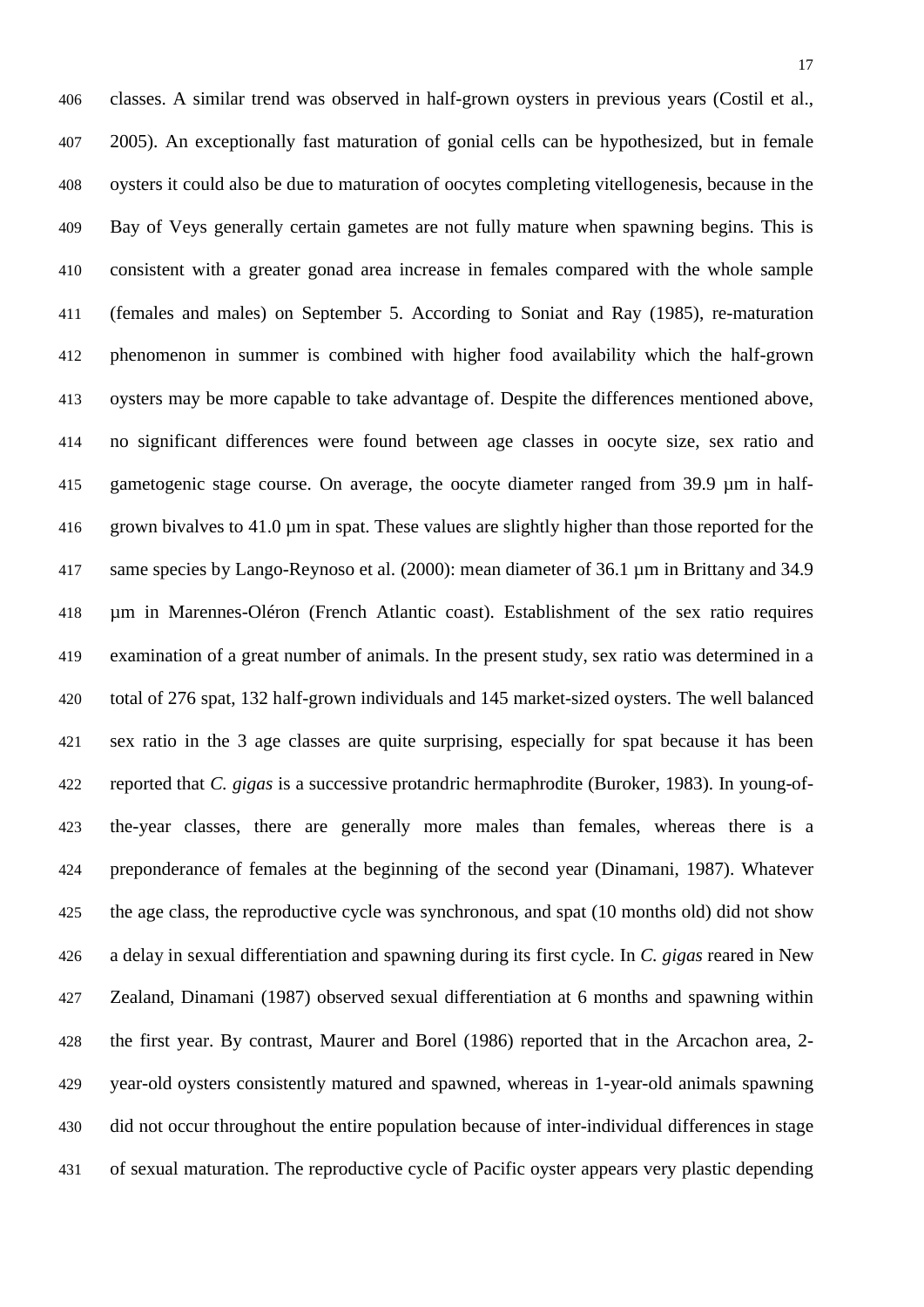on rearing locations and hydro-climatic conditions. In *C. virginica*, O'Beirn et al. (1996) also observed spawning events varying according to locations (in a Georgia sound), year and age class: minor spawning events or gradual resorption of the gametes tended to occur in "adults", whereas young-of-the-year oysters spawned more massively.

 The physiological status of oysters and mussels plays a major role in the occurrence of summer mass mortalities and the role of the reproductive cycle is therefore emphasized (Mori, 1979, Perdue et al., 1981, Goulletquer et al., 1998). In the Bay of Veys, summer mortalities occurred when both temperature exceeded 19°C and oysters showed the maximum or declining values of meat weight and condition index. The maturity stage at the time of mass mortalities was III (especially, B or D), corresponding to sexual ripeness and spawning (Costil et al., 2005). In this bay, summer mortalities especially affect the oldest age classes, whereas spat are generally spared (Royer et al., 2006). During the study in 2005, no mass mortalities were observed and the relation of mortality to reproduction is thus difficult to establish. Since the reproductive cycle was shown to be synchronous among all age classes every year, it is likely that quantitative rather than qualitative aspects of reproduction explain the differences in mortality noticed among age classes.

### *4.4. Age-related reproductive effort*

451 Female fecundity was correlated with dry meat weight  $(r = 0.91 - 0.99)$ , as previously reported by Kang et al (2003) for *C. gigas* reared in Korea (r = 0.86). Fecundity was obtained by dividing total egg weight measured using ELISA by the individual weight of a single egg, which was previously estimated at 22 ng. Kang et al. (2003) estimated a weight of 13 ng per egg; this weight was also reported for *C. virginica* (Lee and Heffernan, 1991; Choi et al., 1993). In *C. gigas*, the number of eggs produced by a market-sized individual has been estimated to be 50-100 million (Quayle, 1988). In the present study, all half-grown and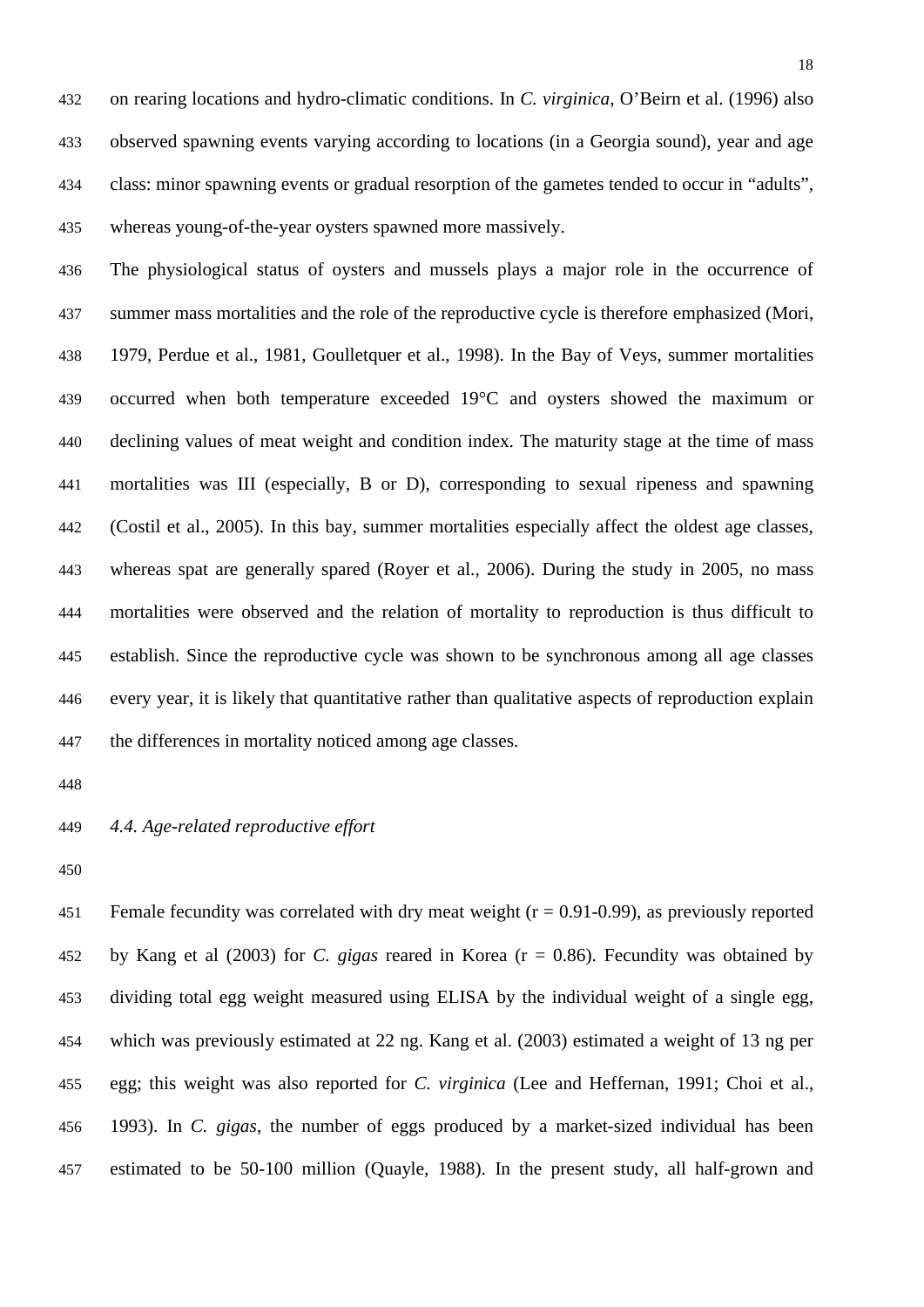marketable oysters (except one individual) contained over 110 million gametes and up to 234 million eggs. Kang et al. (2003), also using ELISA, reported fecundity ranging from 4 to 196 million eggs in 2-3 year-old oysters reared in Korea. In the same survey (2000) using the 461 same method, Ngo et al. (2006) calculated mean fecundities between 1.6 ( $\pm$  0.7)-106.5 ( $\pm$ 462 50.7) and 4.9 ( $\pm$  2.4)-99.1 ( $\pm$  61.9) million eggs at the top (0-2 m) and bottom (3-5 m) of a long-line suspended culture, respectively. The review in Kang et al. (2003) reported fecundities ranging from 0.12 to 100 million eggs (with a value up to 300 million by computer simulation) for *C. virginica*, and from 30 to 148 million eggs for *C. gigas*. The fecundities calculated in the present study are similar to or higher than those reported in the literature. Hofmann et al. (1994) suggested that oysters reared at higher latitudes (as in the Bay of Veys) produce more eggs compared to oysters living in higher water temperatures where the animals expend more energy for respiration. Kang et al. (2003) calculated a maximum mean value of GSI of 42.3% in 2-3 year-old *C. gigas*, the highest individual value reaching 66.7%. This survey also revealed a maximum mean of 49.5% in oysters reared at the surface (Ngo et al., 2006). Using the ELISA method, it was reported that *C. virginica* 473 produced  $\sim$  20% of their body weight as eggs and, the maximum GSI was 42% (Choi et al., 1993). These GSI values are lower than those found here using the same method in half- grown (61%) and marketable (59.6%) oysters (with the highest individual value of 79%); they are close to GSI obtained by quantitative histology for half-grown (55.7%) and marketable (54.2%) oysters. All these results emphasize the high reproductive effort of female oysters in the Bay of Veys. The average gonadal areas of both males and females (using the median section) were 79.6% in marketable oysters and 78% in half-grown oysters. These results are 480 consistent with the large gonad surfaces  $(2.75%)$  found in half-grown oysters reared in the Bay of Veys in 2002 (Enriquez Diaz, 2004). In early September, the gonad proportion was 27% - 57% depending on age class. Enriquez Diaz (2004), who also noticed partial spawning, 483 indicated a percentage of  $\sim$  30% in September. Enriquez Diaz (2004) emphasized the high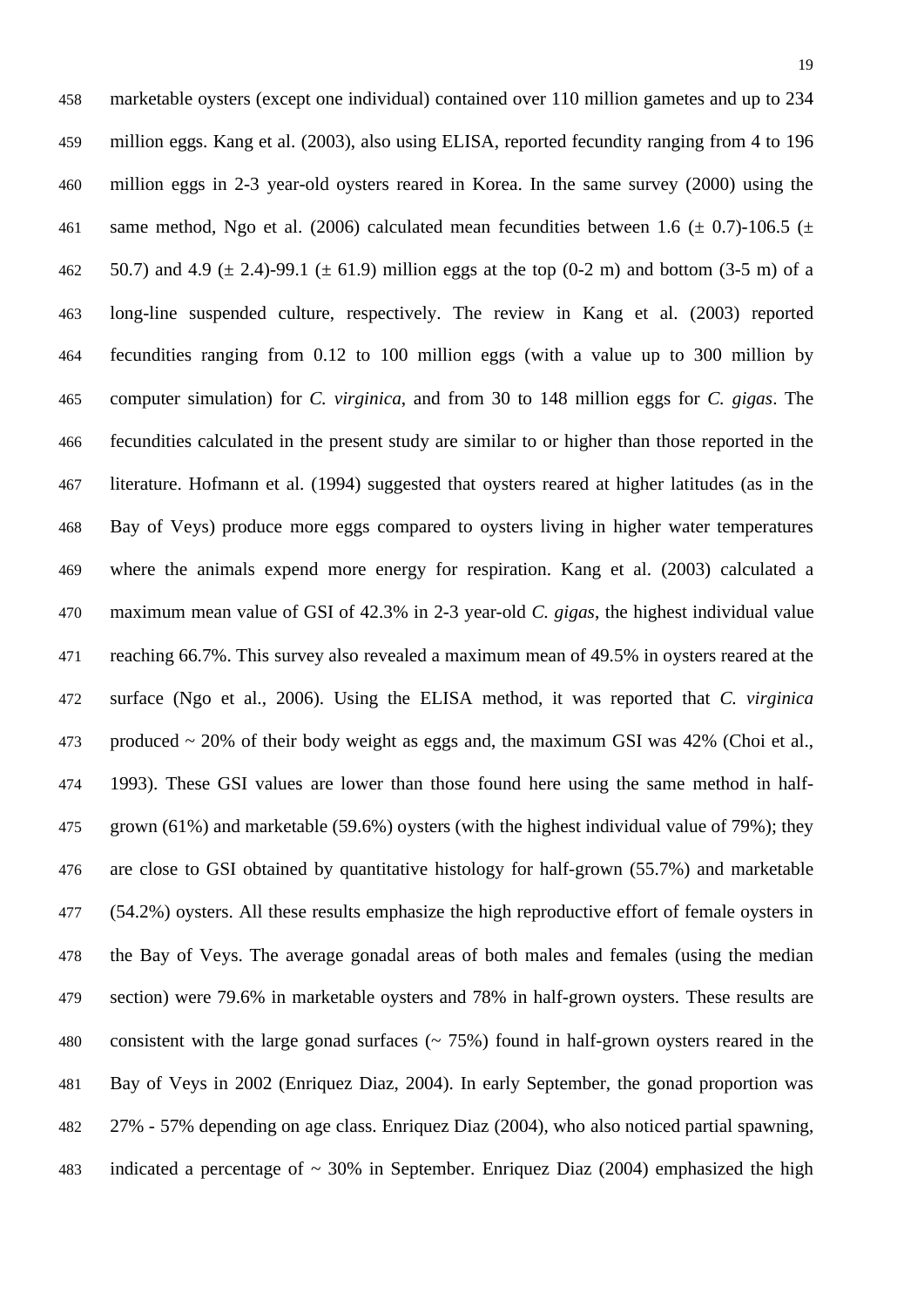reproductive effort of oysters settled in the Bay of Veys in comparison to oysters reared in Marennes-Oléron Bay. Maximum annual values of wet gonad weight and reproductive effort 486 were 1.9 g ( $\pm$  0.7) and 53% in Marennes-Oléron, and 6.1 g ( $\pm$  1.5) and 86% in the Bay of Veys. The 6.1 g value is consistent with the wet gonad weight estimated for equivalent size 488 (half-grown) oysters in this study (7.8  $g \pm 2.9$ ). The differences in the reproductive effort of oysters reared at Marennes-Oléron and in the Bay of Veys were attributed to lower phytoplankton concentrations in the former area; the positive correlation between the amount of food available and the reproductive effort was experimentally demonstrated by Enriquez Diaz (2004). Food availability (rather than water temperature) is the main determinant of the quantity and quality of oyster reproductive output (Hofmann et al., 1992; Kang et al., 2000). Depending on location and year, O'Beirn et al. (1996) observed that the percentage of area occupied by gonads was as high as 65% in females and 80% in males in young-of-the-year *C. virginica*. Considering the weight loss during spawning in *C. gigas*, Deslous-Paoli and Héral (1988) reported a reproductive effort of 17.8% (of dry weight) in 1-year-old males and 43.1% in 1-year-old females with values reaching 55.9% for males and 61.9% for females in 3-year- old animals. The proportion of total production expended on gamete output rose from 18% in 1-year-old oysters to 84% in "adults" (Héral, 1989). In the present study, differences in reproductive output between sexes were not obvious but those between age classes were. In the Bay of Veys, whatever the method of reproductive effort assessment employed, the reproductive effort of spat was less compared to the 2 older classes (maximum gonad area: 59.5% in both males and females spat and 64.9% in females; GSI: 36% with ELISA and 33.2% with quantitative histology). This difference could partially explain the lower mortality in this age class which is not observed in all French shellfish areas. In *Mytilus edulis,* Worrall and Widdows (1984) indicated that highest mortalities were recorded in the medium to large size classes which had the highest reproductive effort. Greater losses of 2-year-old mussels could be explained by higher reproductive output (Emmett et al., 1987). Tremblay et al.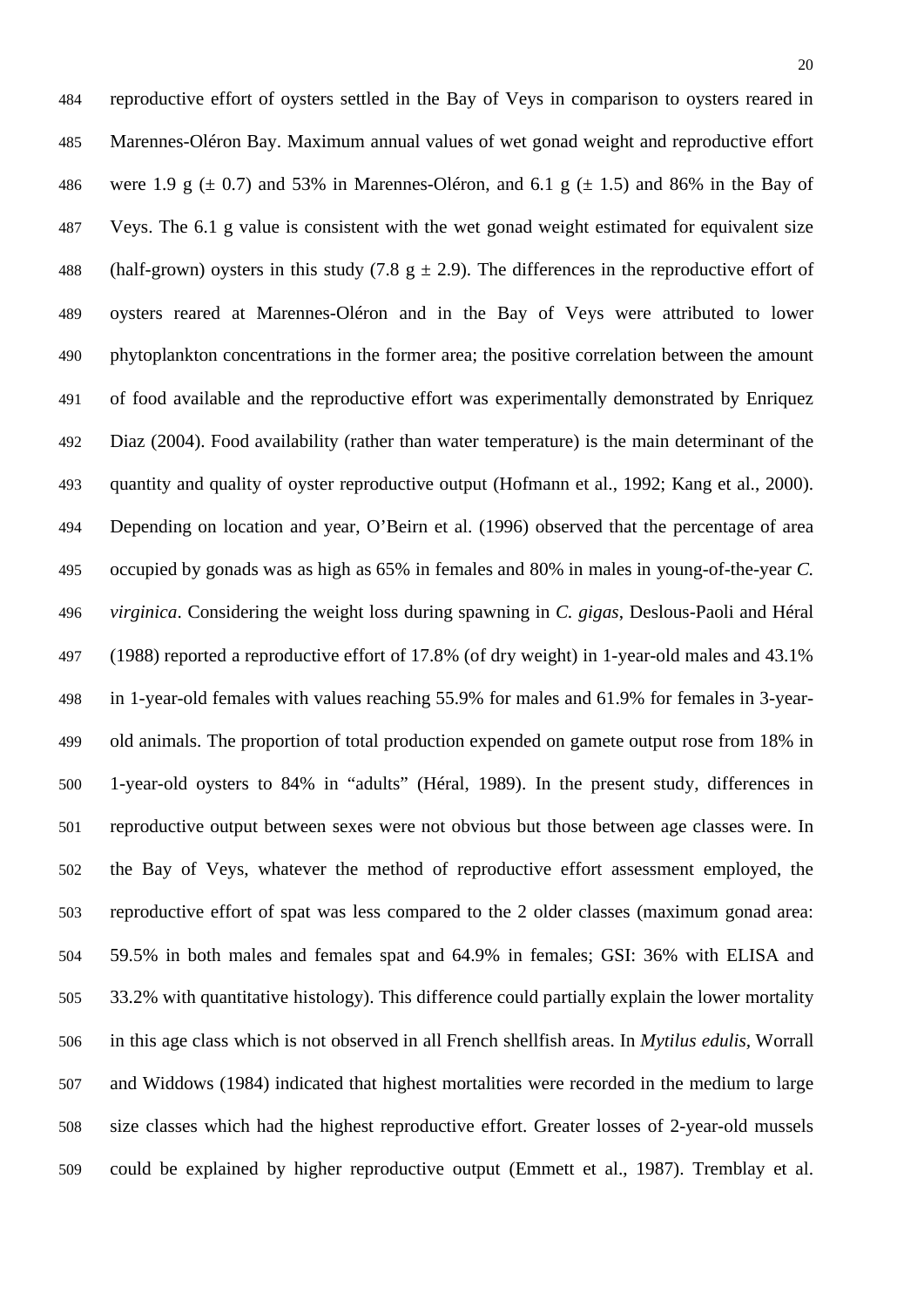(1998) and Myrand et al. (2000) also linked high reproductive effort and mortality in *M. edulis*. Mori (1979) observed a close relationship between the degree of soft-body growth and mass mortality in *C. gigas*. Mori (1979) and Kang et al. (2000) reported that in eutrophic areas gonad hypertrophy is accompanied by physiological disturbances. Shpigel et al. (1992) compared biological performances of 1-year-old diploid and triploid Pacific oysters and concluded to possible linkage between reproduction and summer mortality. Individuals with a high reproductive effort show high metabolic and energy demands (possibly combined with depletion of carbohydrate reserves) and, they are thus more susceptible to mortality if other risk factors occur.

#### **Acknowledgements**

 We thank the staff at the Laboratoire Conchylicole de Normandie (IFREMER Port-en-Bessin) and especially Dr Michel Ropert, and the Laboratoire de Biologie et Biotechnologies Marines (UMR PE2M; Université de Caen Basse-Normandie) for technical facilities and help with the fieldwork. We are grateful to Béatrice Adeline for her technical assistance in histology. The authors are grateful to Professor Chantal Billard for her linguistic guidance.

 This study was supported by the Conseil Général du Calvados and the French Program MOREST directed by Dr Jean-François Samain (LPI – UMR PE2M; IFREMER de Brest).

#### **References**

 Beattie, J.H., Chew, K.K., Hersberger, W.K., 1980. Differential survival of selected strains of pacific oysters (*Crassostrea gigas*) during summer mortality. Proc. Nat. Shellfish. Assoc. 70, 184-189.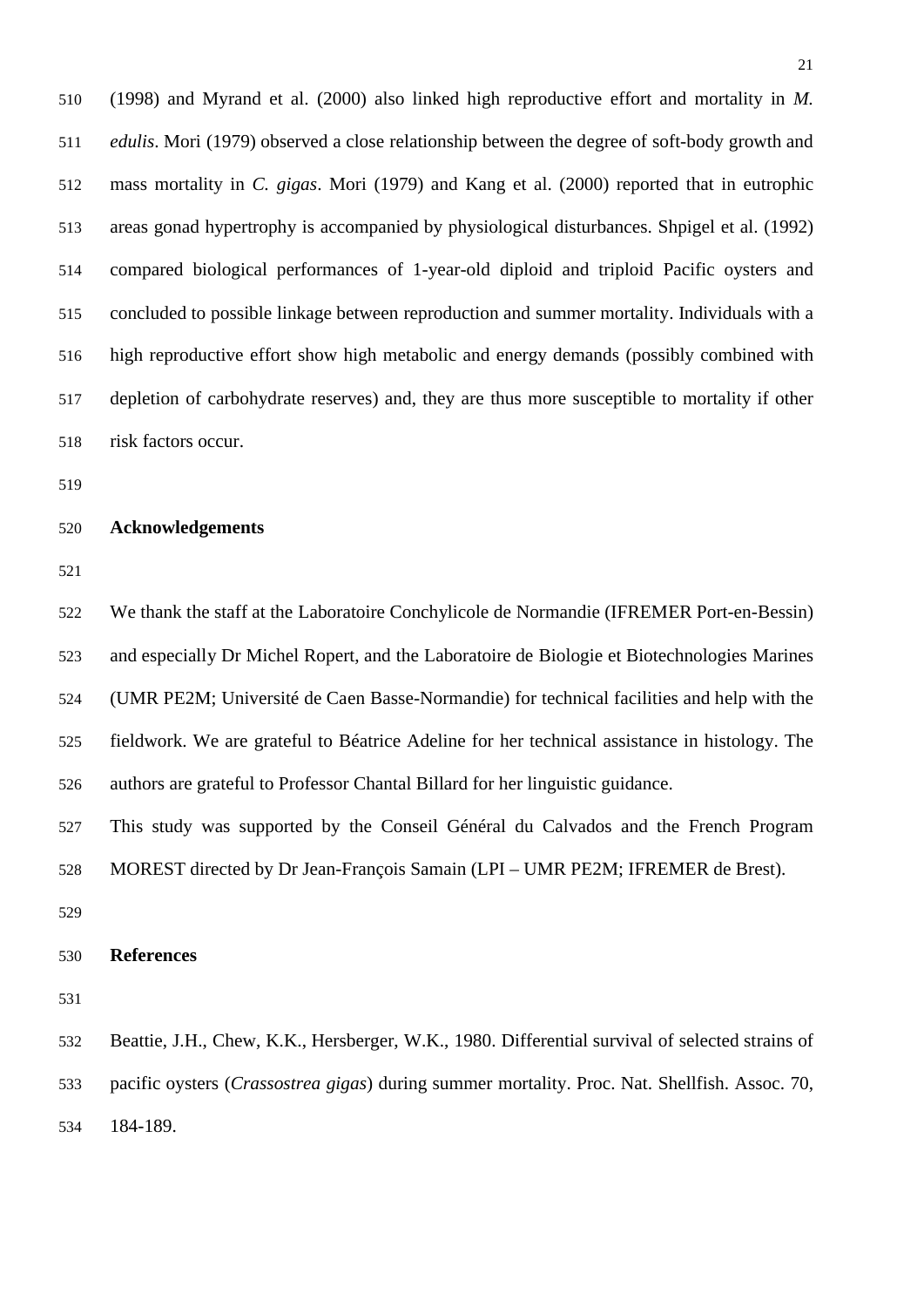- Buroker, N.E., 1983. Sexuality with respect to shell length and group size in the Japanese
- oyster *C. gigas*. Malacologia 23, 271-279.
- Cheney, D.P., Macdonald, B.F., Elston, R.A., 2000. Summer mortality of Pacific oysters, *Crassostrea gigas* (Thunberg): Initial findings on multiple environmental stressors in Puget Sound, Washington, 1998. J. Shellfish Res. 19, 353-359.
- Choi, K.S., Lewis, D.H., Powell, E.N., Ray, S.M., 1993. Quantitative measurement of reproductive output in the American oyster, *Crassostrea virginica* (Gmelin), using an enzyme-linked immunosorbent assay (ELISA). Aquac. Fish. Manage. 24, 375-398.
- Cigarria, J., 1999. Effects of age, size, and season on growth of soft tissue in the oyster *Crassostrea gigas* (Thunberg, 1793). J. Shellfish Res. 18, 127-131.
- Costil, K., Royer, J., Ropert, M., Soletchnik, P., Mathieu, M., 2005. Spatio-temporal variations in biological performances and summer mortality of the Pacific oyster *Crassostrea gigas* in Normandy (France). Helgoland Mar. Res. 59, 286-300.
- Deslous-Paoli, J.M., Héral, M., 1988. Biochemical composition and energy value of *Crassostrea gigas* (Thunberg) cultured in the Bay of Marennes-Oléron. Aquat. Living Resour. 1, 239-249.
- Dinamani, P. 1987. Gametogenic patterns in populations of pacific oyster, *Crassostrea gigas*, in Northland, New Zealand. Aquaculture 64, 65-76.
- Emmett, B., Thompson, K., Popham, J. D., 1987. The reproductive and energy storage cycle of two populations of *Mytilus edulis* from British Columbia. J. Shelfish Res. 6, 29-36.
- Enriquez-Diaz, M.R., 2004. Variabilité et bioénergétique de la reproduction chez l'huître creuse *Crassostrea gigas*. Thèse de l'Université de Bretagne Occidentale, 189 pp (http://www.ifremer.fr/docelec/doc/2004/these-1095.pdf).
- Fleury, P.G., Simonne, C., Claude, S., Palvadeau, H., Guilpain, P., d'Amico, F., Le Gall, P.,
- Vercelli, C., Pien, S., 2005b. Résultats des stations nationales REMORA (suivi de la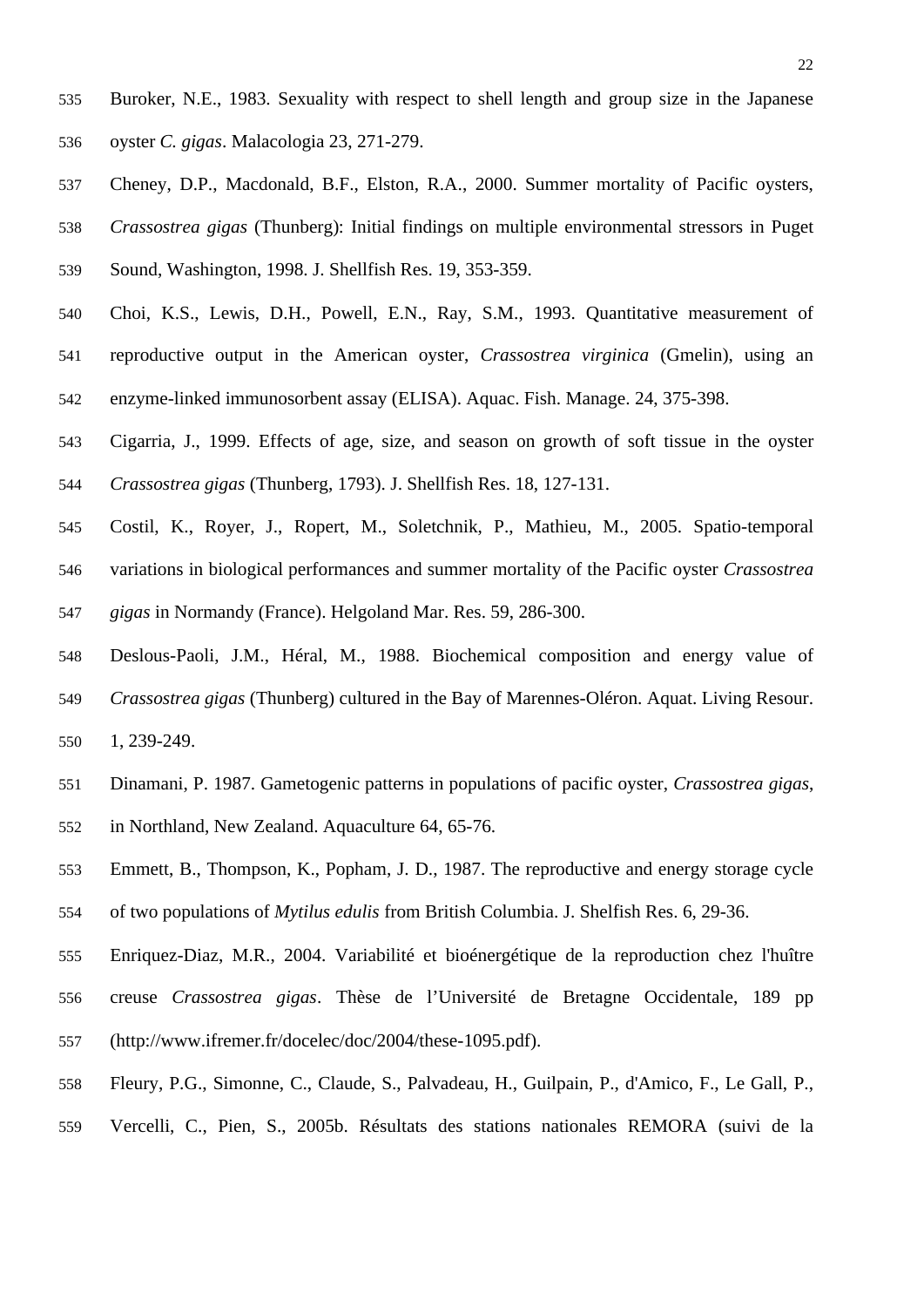- croissance de l'huître creuse sur les côtes françaises), année 2004. IFREMER, 48 pp
- (http://www.ifremer.fr/remora/pdf/Remora04\_Integ.pdf).
- Gabe, M. 1968. Techniques histologiques. Masson and Compagnie, Paris, 1113 pp.
- Goulletquer, P., Soletchnik, P., Le Moine, O., Razet, D., Geairon, P., Faury, N., Taillade, S.,
- 1998. Summer mortality of the Pacific cupped oyster *Crassostrea gigas* in the Bay of
- Marennes-Oléron (France), ICES, Lisbon CM. CC/14, 14-20.
- Goyard, E., 1996. Bilan national de croissance de l'huître creuse de 1993 à 1885. Report IFREMER, La Trinité-sur-mer, 34 pp.
- Grizel, H., Héral, M., 1991. Introduction into France of Japanese oyster (*Crassostrea gigas*).
- J. Cons. Perm. Int. Explor. Mer 47, 399-403.
- Heffernan, P.B., Walker, R.L., 1989. Quantitative image analysis methods for use in histological studies of bivalve reproduction. J. Moll. Stud. 55, 135-137.
- Heffernan, P.B., Walker R.L. Carr J.L., 1989. Gametogenic cycles of three bivalves in
- Wassaw sound, Georgia: I. *Mercenaria mercenaria* (Linnaeus, 1758). J. Shellfish Res. 8, 51- 60.
- Héral, M., 1989. Traditional oyster culture in France: Ellis Horwood Limited. 342-387 pp.
- Hofmann, E.E., Klick, J.M., Powell, E.N., Boyles, S. Ellis, M., 1994. Modeling oyster
- population: II. Adult size and reproductive effort. J. Shellfish Res. 13, 165-182.
- Kang, S.G., Choi K.S., Bulgakov, A.A., Kim, Y., Kim, S.Y., 2003. Enzyme-linked
- immunosorbent assay (ELISA) used in quantification of reproductive output in the pacific
- oyster, *Crassostrea gigas*, in Korea. J. Exp. Mar. Biol. Ecol. 282, 1-21.
- Lango-Reynoso, F., Chavez-Villalba J.C., Cochard J.C., Le Pennec, M., 2000. Oocyte size, a
- means to evaluate the gametogenic development of the Pacific oyster, *Crassostrea gigas*
- (Thunberg). Aquaculture 190, 183-199.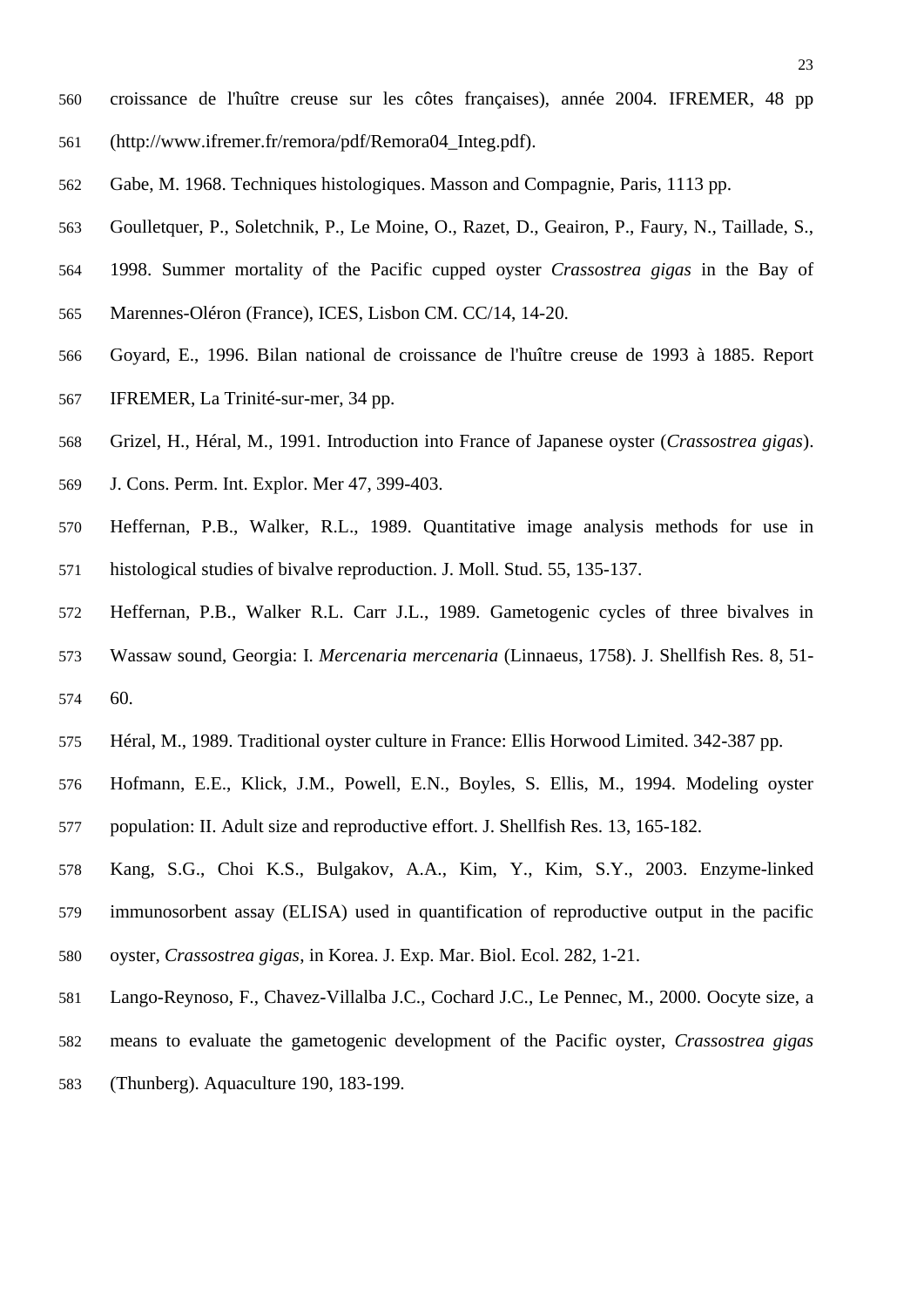- Lee, R.F. Heffernan, P.B., 1991. Lipids and proteins in eggs of eastern oysters *Crassostrea virginica* (Gmelin) and northern quahogs *Mercenaria mercenaria* (Linneaus, 1785). J. Shellfish Res. 10, 203-206.
- Lowe, D.M., Moore, M.N., Bayne, B.L., 1982. Aspects of gametogenesis in the marine mussel *Mytilus edulis* L. J. Mar. Biol. Assoc. U.K. 62, 133-145.
- Lubet, P., 1959. Recherches sur le cycle sexuel et l'émission des gamètes chez les Mytilidés et
- les Pecténidés. Revue des Travaux de l'I.S.T.P.M. 23, 387-548.
- Mann, R., 1979. Some biochemical and physiological aspects of growth and gametogenesis in
- *Crassostrea gigas* and *Ostrea edulis* grown at sustained elevated temperatures. J. Mar. Biol.
- Assoc. U.K. 59, 95-110.
- Massapina, C., Joaquim, S., Matias, D., Devauchelle, N., 1999. Oocyte and embryo quality in
- *Crassostrea gigas* (Portuguese strain) during a spawning period in Algarve, South Portugal.
- Aquat. Living Resour. 12, 327-333.
- Maurer, D., Borel, M., 1986. Croissance, engraissement et cycle sexuel de *Crassostrea gigas*
- dans le bassin d'Arcachon: comparaison des huîtres âgées de 1 et 2 ans. Haliotis 15, 125-134.
- Maurer, D., Comps, M., His, E., 1986. Caractéristiques des mortalités estivales de l'huître
- *Crassostrea gigas* dans le bassin d'Arcachon. Haliotis 15, 309-317.
- Mori, K., 1979. Effect of artificial eutrophication on the metabolism of the japanese oyster *Crassostrea gigas*. Bull. Eur. Ass. Fish. Pathol. 12, 11-13.
- Morvan, C., Ansell, A.D., 1988. Stereological methods applied to reproductive cycle of *Tapes rhomboides*. Mar. Biol. 97, 355-364.
- Myrand, B., Guderley, H., Himmelman, J.H., 2000. Reproduction and summer mortality of
- blue mussels *Mytilus edulis* in the Magdalen Islands, southern Gulf of St. Lawrence. Mar.
- Ecol. Prog. Ser. 197, 193-207.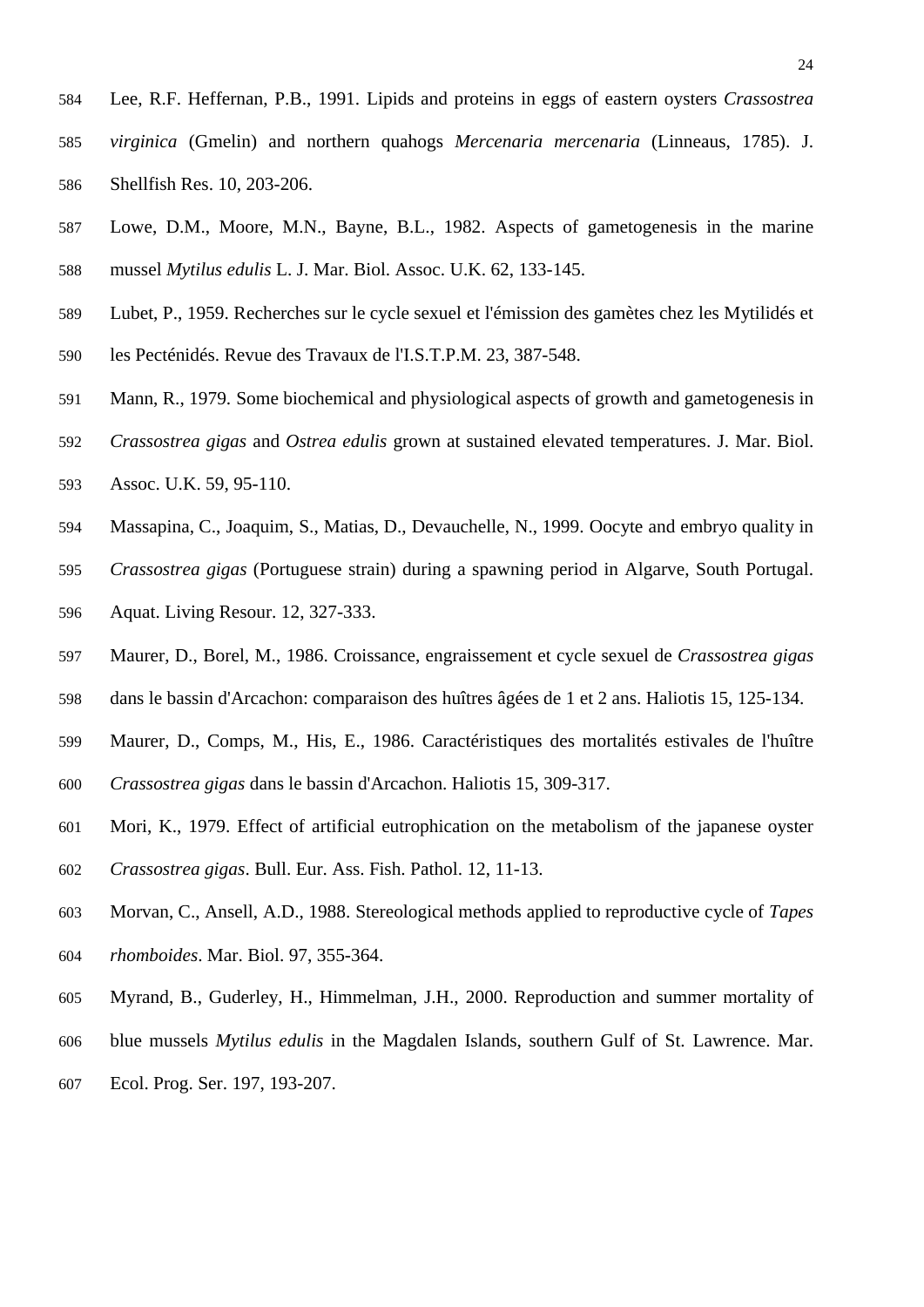- Ngo, T.T.T., Kang, S.G., Kang, D.H., Sorgeloos, P., Choi, K.S., 2006. Effect of culture depth
- on the proximate composition and reproduction of the Pacific oyster, *Crassostrea gigas* from Gosung Bay, Korea. Aquaculture 253, 712-720.
- O'Beirn, F.X., Heffernan, P.B., Walker, R.L., Jansen, M.L., 1996. Young-of-the-year oyster, *Crassostrea virginica*, reproduction in coastal Georgia. Estuaries 19, 651-658.
- Park, K.I, Choi, K.S., 2004. Application of Enzyme-Linked Immunosorbent Assay (ELISA)
- for studying of reproduction in the Manila clam *Ruditapes philippinarum* (Mollusca: Bivalvia): I. Quantifying eggs. Aquaculture 241, 667-687.
- Park, K.-I., Choi, J.-W., Choi, K.-S., 2005. Development of a *Saxidomus purpuratus*
- (Mollusca: Bivalvia) egg-specific antibody for the quantification of eggs using an enzyme-linked immunosorbent assay. J. Shellfish Res. 24, 1079-1086.
- Perdue, J.A., Beattie, J.H., Chew, K.K., 1981. Some relationships between gametogenic cycle and summer mortality phenomenon in the pacific oyster (*Crassostrea gigas*) in Washington State. J. Shellfish Res. 1, 9-16.
- Pouvreau, S., Gangnery, A., Tiapari, J., Lagarde, F., Garnier, M., Bodoy, A., 2000. Gametogenic cycle and reproductive effort of the tropical blacklip pearl oyster, *Pinctada margaritifera* (Bivalvia: Pteriidae), cultivated in Takapoto atoll (French Polynesia). Aquat. Living Res. 13, 37-48.
- Quayle, D.B., 1988. Pacific oyster culture in British Columbia. Department of Fisheries and Oceans, Ottawa. 241 pp.
- Royer, J., Ropert, M., Mathieu, M., Costil, K. 2006. Presence of spionid worms and other
- epibionts in Pacific oysters (*Crassostrea gigas*) cultured in Normandy, France. Aquaculture 253, 461-474.
- Scherrer, B., 1984. Biostatistique. Gaëtan Morin, Montreal, Canada. 250 pp.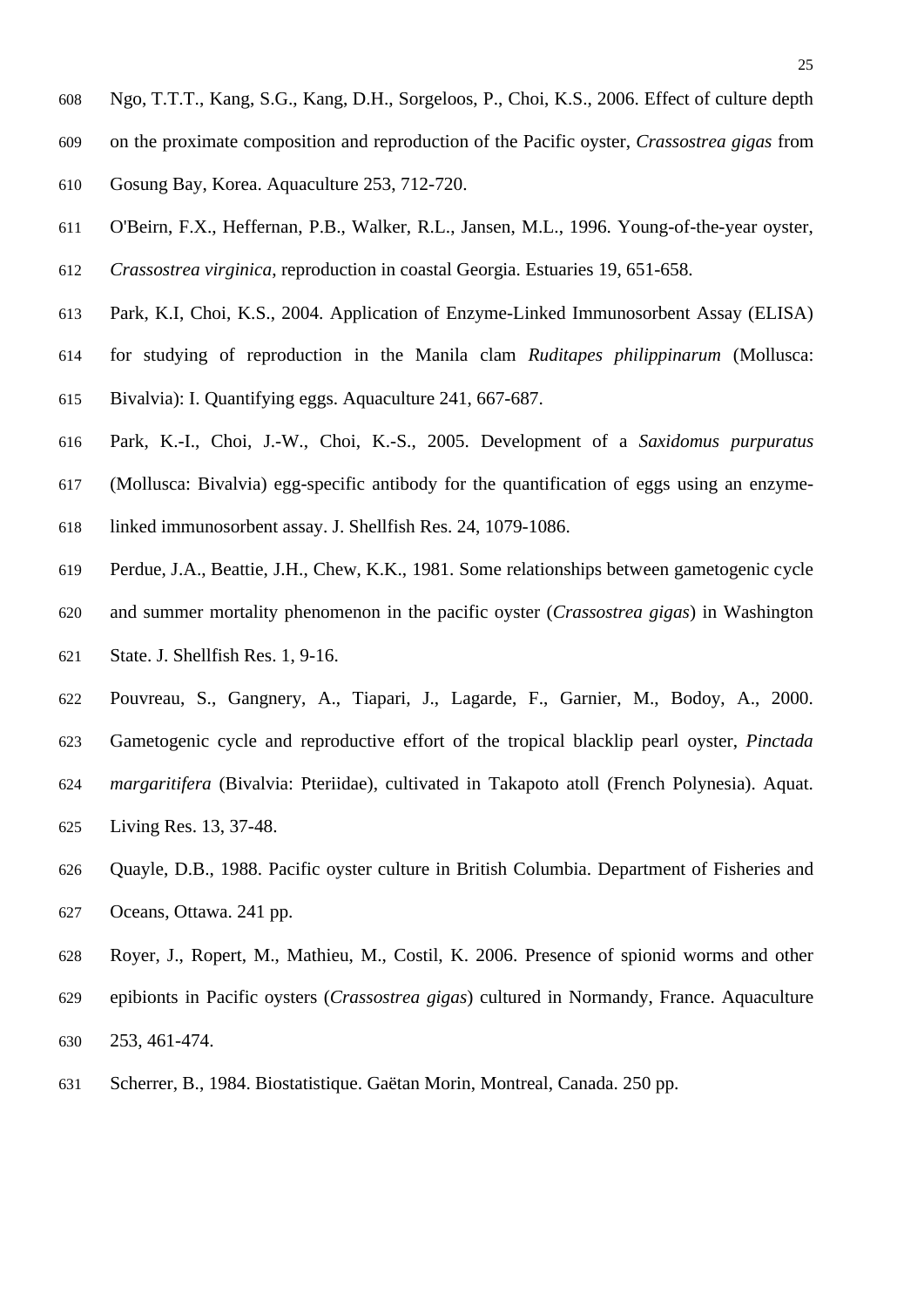- Shpigel, M., Barber, B.J., Mann, R., 1992. Effects of elevated temperature on growth, gametogenesis, physiology, and biochemical composition in diploid and triploid pacific oysters, *Crassostrea gigas* Thunberg. J. Exp. Mar. Biol. Ecol. 161, 15-25.
- Soletchnik, P., Le Moine, O., Faury, N., Razet, D., Geairon, P., Goulletquer, P., 1999. Mortalité de l'huître *Crassostrea gigas* dans le bassin de Marennes-Oléron: étude de la variabilité spatiale de son environnement et de sa biologie par un système d'informations géographiques (SIG). Aquat. Living Resour. 12, 131-143.
- Soniat, T.M., Ray, S.M., 1985. Relationships between possible available food and the composition, condition and reproductive state of oysters from Galveston Bay, Texas. Contrib.
- Mar. Sci. 28, 109-121.
- Sundet, J.H., Lee, J.B., 1984. Seasonal variations in gamete development in the Iceland scallop *Chlamys islanda*. J. Mar. Biol. Assoc. U.K. 64, 411-416.
- Tremblay, R., Myrand, B., Sevigny, J.M., Blier, P., Guderley, H., 1998. Bioenergetics and
- genetic parameters in relation to susceptibility of blue mussels, *Mytilus edulis* (L.) to summer
- mortality. J. Exp. Mar. Biol. Ecol. 221, 27-58.
- Worrall, C.M., Widdows, J., 1984. Investigation of factors influencing mortality in *Mytilus edulis* L. Mar. Biol. Lett. 5, 85-97.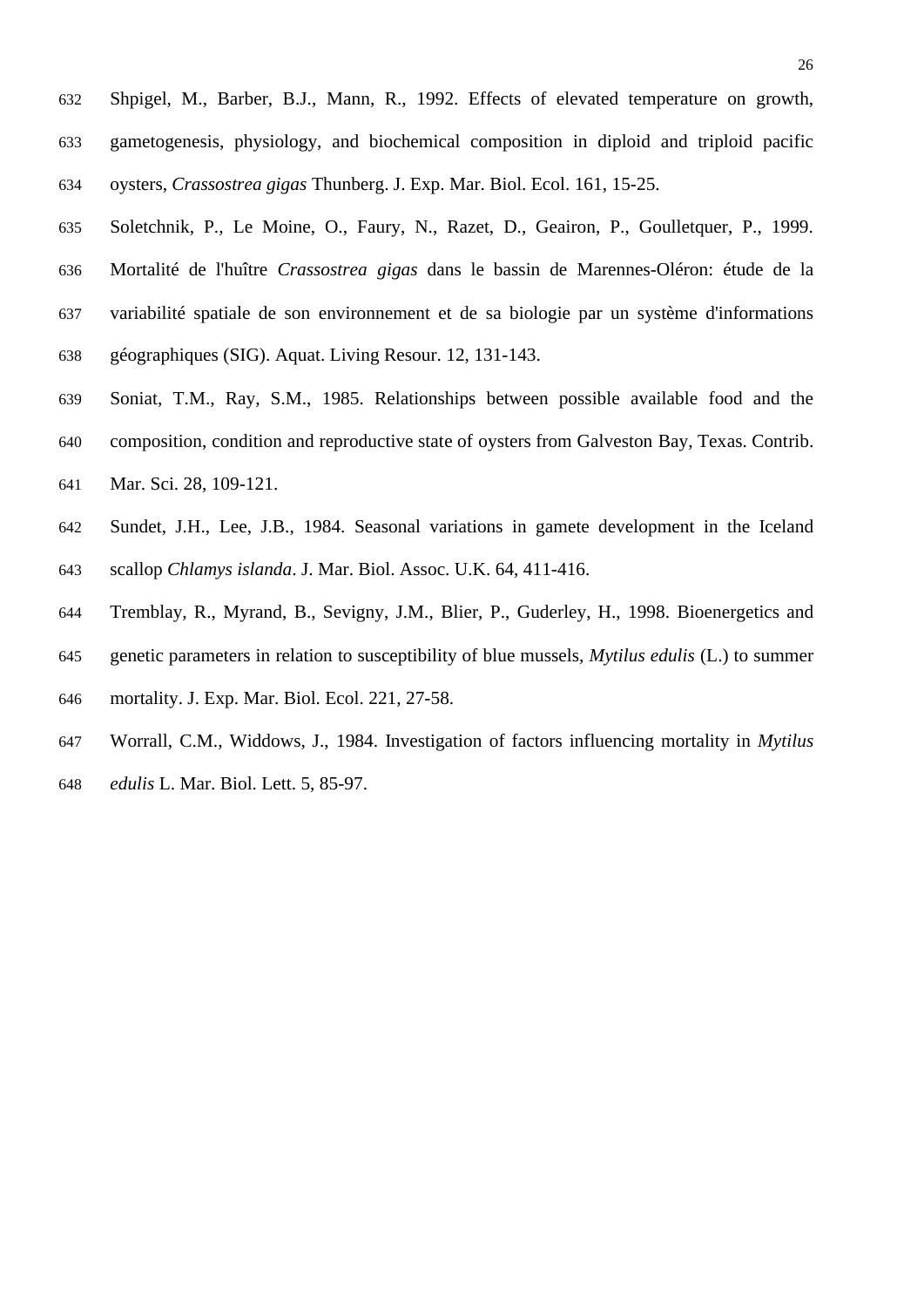649 Table 1

- 650 Characteristics of the batches corresponding to the 3 age classes studied at the beginning of
- 651 the study (mean  $\pm$  SD) and date of oyster transfer to study sites
- 652

| Features                | Spat              | Half-grown       | Marketable        |
|-------------------------|-------------------|------------------|-------------------|
| Age                     | 10 months         | 22 months        |                   |
| Whole weight (g)        | $2.29 \pm 1.41$   | $23.19 \pm 5.09$ | $69.78 \pm 17.55$ |
| Shell length (mm)       | $26.83 \pm 6.77$  | $72.19 \pm 7.44$ | $86.43 \pm 10.15$ |
| Origin                  | <b>Hatcheries</b> | Natural spatfall | <b>Hatcheries</b> |
| of<br>Date<br>oyster    | 2005 March        | 2005 February    | $2003$ June       |
| transfer to study sites |                   |                  |                   |

653

654 Table 2

655 Number of sampled oysters at each date and for each age class. First and second numbers 656 correspond to the numbers of oysters of which reproductive effort was studied by, 657 respectively, histology - image analysis and quantification of oyster eggs using ELISA

| Sampling date  | Spat      | Half-grown Marketable |            |
|----------------|-----------|-----------------------|------------|
| $05-09-05$     | $24 + 0$  | $12 + 0$              | $0 + 0$    |
| $06 - 21 - 05$ | $20 + 25$ | $10 + 10$             | $20 + 19$  |
| $07-20-05$     | $20 + 21$ | $10 + 10$             | $20 + 17$  |
| $08-08-05$     | $20 + 19$ | $10 + 10$             | $20 + 19$  |
| $08 - 18 - 05$ | $20 + 24$ | $10 + 10$             | $10 + 10*$ |
| $09 - 05 - 05$ | $20 + 20$ | $10 + 10$             | $10 + 0*$  |
| $10-17-05$     | $20 + 23$ | $10 + 10$             | $0 + 0$    |

658 \* The number of experimented oysters was reduced because of a lack of individuals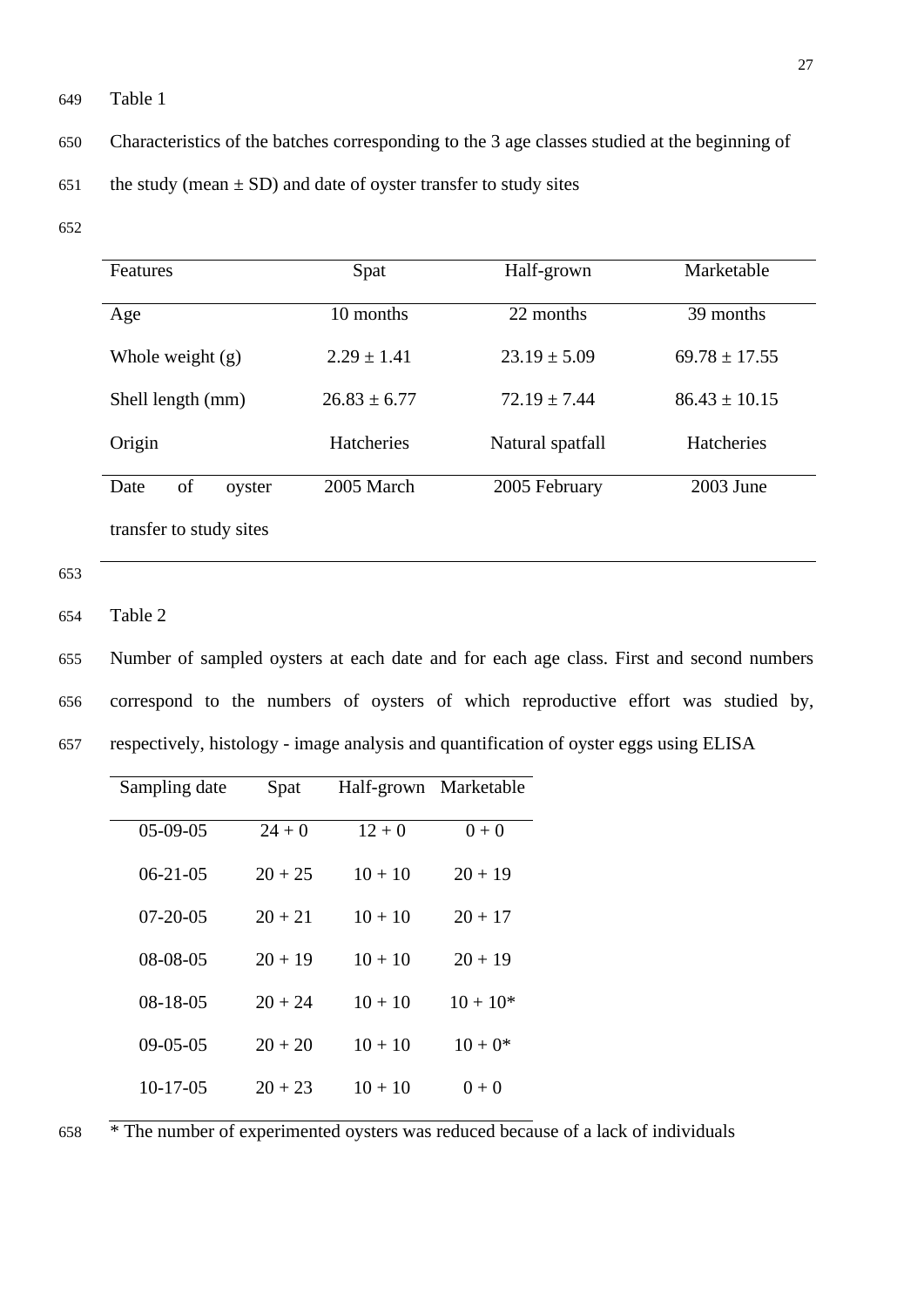660 Mean growth  $(\pm SD)$  observed in the 3 age classes during the study period and, correlation 661 calculated between the dry meat weight and the wet meat weight

|                    | Spat oysters     |                  | Half-grown oysters |                   | Marketable oysters |                   |
|--------------------|------------------|------------------|--------------------|-------------------|--------------------|-------------------|
|                    | Start of         | End of the       | Start of the       | End of the        | Start of the       | End of the        |
|                    | the study        | study            | study              | study             | study              | study             |
|                    | $(05-09-05)$     | $(10-17-05)$     | $(05-09-05)$       | $(10-17-05)$      | $(06-21-05)$       | $(09-05-05)$      |
| Whole weight $(g)$ | $2.29 \pm 1.41$  | $34.92 \pm 7.88$ | $23.19 \pm 5.09$   | $81.67 \pm 16.18$ | $69.78 + 17.55$    | $84.05 + 18.21$   |
| Shell weight (g)   | $1.53 \pm 0.91$  | $19.93 \pm 3.9$  | $12.87 \pm 2.57$   | $50.66 \pm 10.81$ | $44.49 \pm 11.29$  | $51.01 \pm 11.64$ |
| Correlation dry-   |                  |                  |                    |                   |                    |                   |
| wet meat weight    | $r=0.94$ ; N=129 |                  | $r=0.76$ ; N=50    |                   | $r=0.98$ ; N=53    |                   |
|                    |                  |                  |                    |                   |                    |                   |

666

663 Table 4

664 Results of ANOVAs for the comparisons of gonad surface area studied in 2005 in the 3 age

665 classes: S (Spat), H (Half-grown oysters) and M (Marketable oysters)

|             |                  |         |          | Homogeneous |
|-------------|------------------|---------|----------|-------------|
| Date        | Df within groups | F-Ratio | p-value  | groups      |
| May 5       | 26               | 28.21   | < 0.0001 | S; H        |
| June 21     | 45               | 34.43   | < 0.0001 | $S$ ; $H/M$ |
| July 20     | 43               | 27.30   | < 0.0001 | $S$ ; $H/M$ |
| August 8    | 44               | 19.92   | < 0.0001 | $S$ ; $H/M$ |
| August 18   | 37               | 2.46    | 0.0992   | S/H/M       |
| September 5 | 37               | 8.89    | < 0.001  | $S/M$ ; H   |
| October 17  | 28               | 0.30    | 0.5852   | S/H         |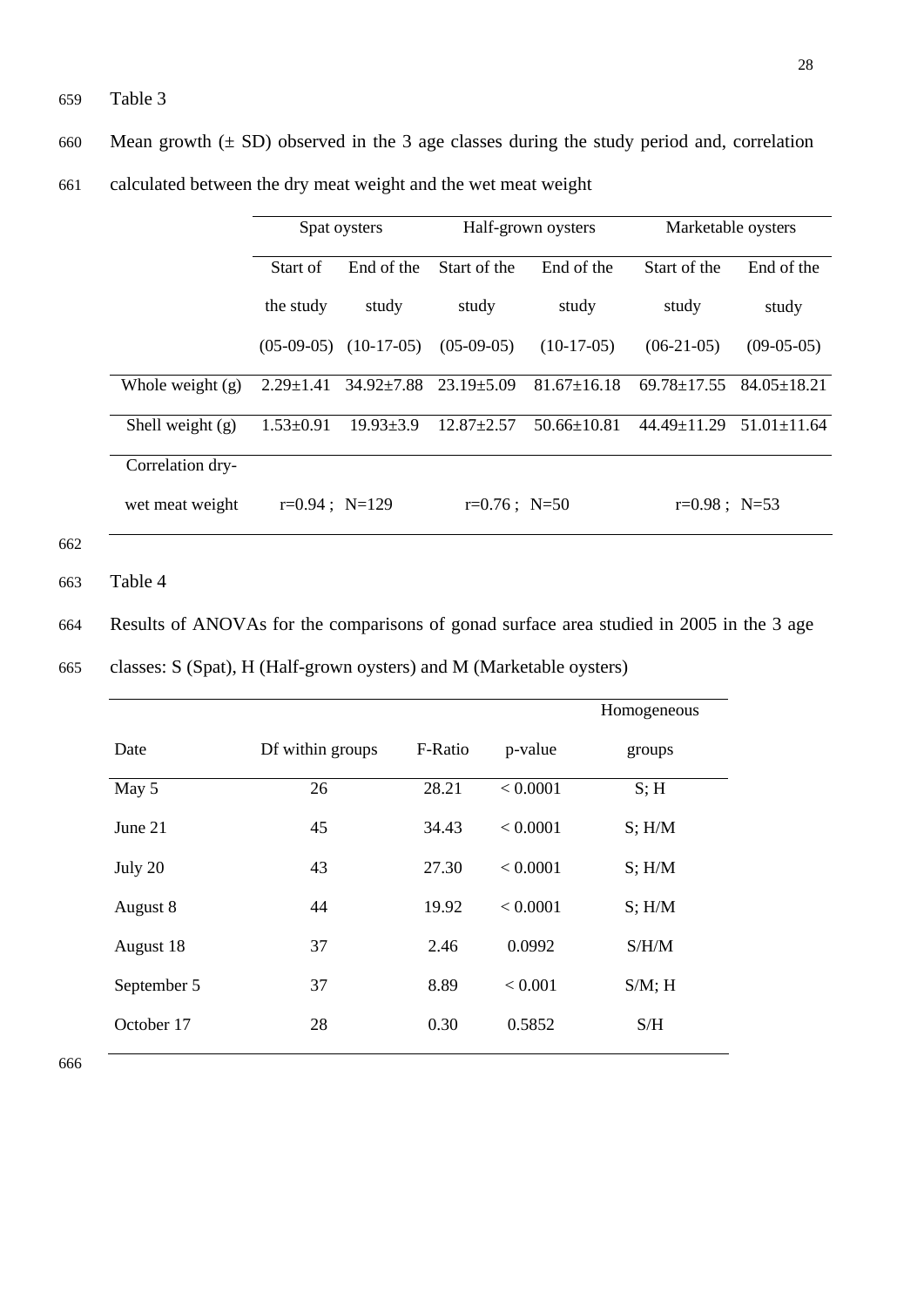# 667 Table 5

668 Biological features (including reproduction parameters) in Pacific oysters belonging to 3 age 669 classes at full maturity (on August 8 2005) in the Bay of Veys. Mean values  $(\pm SD)$ : Shell

670 length (SL) in cm, wet weight (WMW) and dry tissue weight (DMW) in grams

|                                       | Spat         | Half-grown oysters | Marketable oysters |
|---------------------------------------|--------------|--------------------|--------------------|
| <b>SL</b>                             | 5.52(0.69)   | 7.6(0.28)          | 8.86(1.04)         |
| <b>WMW</b>                            | 3.68(1.29)   | 15.14(1.27)        | 21.95 (4.76)       |
| <b>DMW</b>                            | 0.68(0.23)   | 3.74(0.22)         | 5.95(1.53)         |
| DMW/WMW                               | 0.185        | 0.247              | 0.271              |
| Gametogenesis stage                   | IIIB         | <b>IIIB</b>        | <b>IIIB</b>        |
| Mean diameter of oocytes (µm)         | 41.0(5.4)    | 39.9(6.4)          | 40.2(5.7)          |
| Oocyte diameter range $(\mu m)$       | 25.8-56.1    | 24.4-58.4          | 26.7-56.7          |
| Estimated gonad wet weight (g)        | 1.27(0.78)   | 7.79(2.91)         | 11.51(2.39)        |
| GSI (mg gonad/mg wet tissue)          | 0.33         | 0.557              | 0.542              |
| $GSI$ (mg egg/mg dry tissue)          | 0.36         | 0.61               | 0.596              |
| Fecundity mean (million eggs/female)  | 12.2(7.3)    | 135(4.6)           | 146 (45.4)         |
| Fecundity range (million eggs/female) | $2.6 - 24.4$ | 129-140            | 111-234            |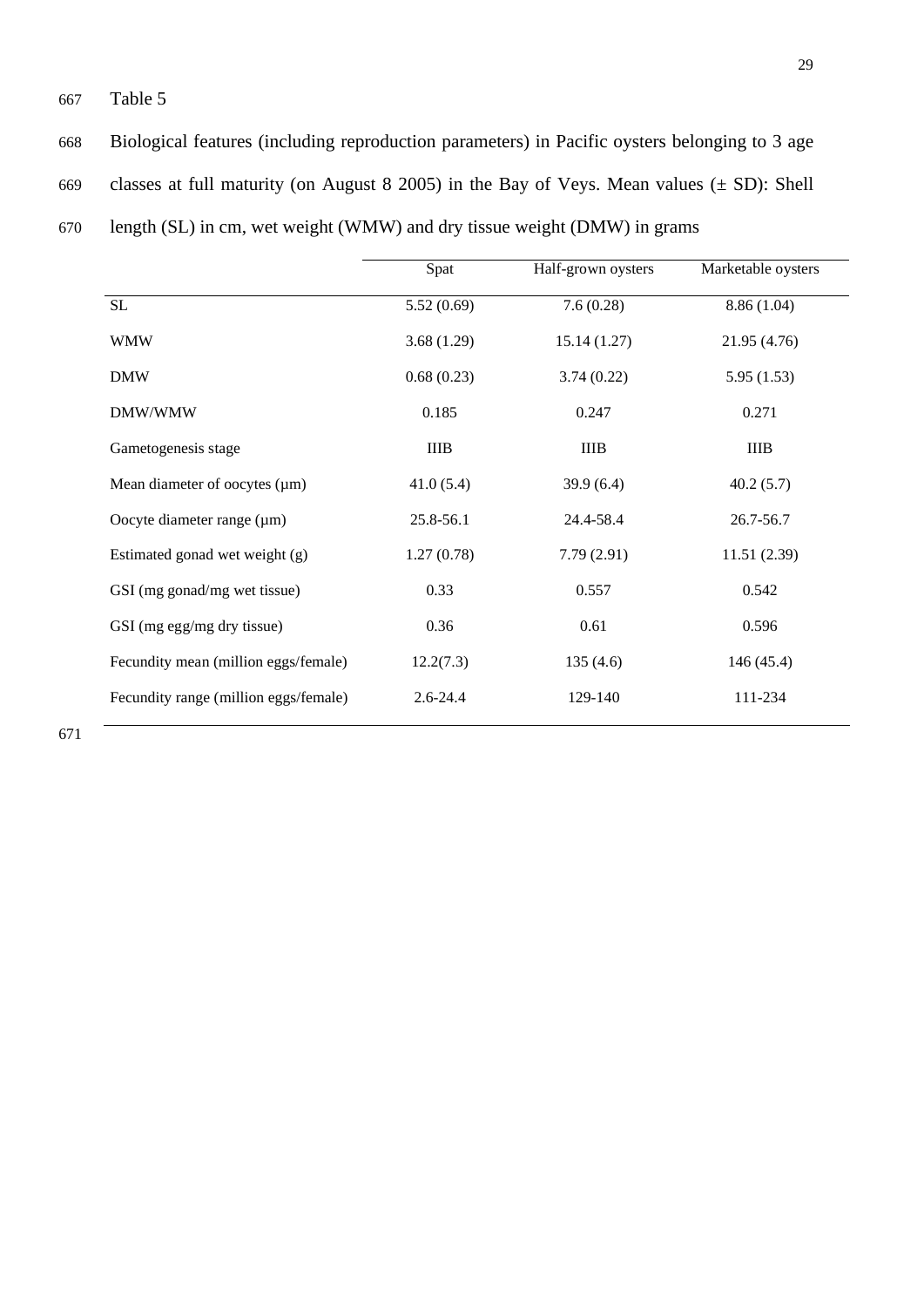#### **Figure captions**

 Fig. 1. Variations in wet meat weight (a) and meat index (b) of spat, half-grown and marketable oysters from May to October 2005.

- Fig. 2. Temporal variation in proportion of sexual maturity stages for spat (S), half-grown (H) and marketable (M) oysters from May to October 2005. For maturity stage description see text and Costil et al. (2005).
- 679 Fig. 3. Temporal variation in proportion of gonad area  $(GA_1)$ , estimated by histology and image analysis for spat, half-grown and marketable oysters from May to October 2005.
- Fig. 4. Correlation between gonad areas estimated from one section (y) in both males and
- 682 females and from 3 sections (x, y, z) in females only for the 3 age classes (n = 17). Spat: n = 683 6, y = 1.05x + 0.02,  $R^2 = 0.94$ ; Half-grown oysters: n = 6, y = 0.96x + 0.08,  $R^2 = 0.98$ ; 684 Marketable oysters:  $n = 5$ ,  $y = 1.01x + 0.02$ ,  $R^2 = 0.98$ .
- Fig. 5. Temporal variation of the gonado-somatic index (GSI) estimated by a) histology and image analysis and b) ELISA technique for spat, half –grown and marketable female oysters from May to October 2005.
- Fig. 6. Correlation between oyster dry tissue weight (g) and fecundity (million eggs / female)
- estimated from ELISA, for spat (a) and half-grown and marketable (b) oysters on August 8
- 690 2005 (n = 19). Spat: n = 9, y = 1.05x + 0.02,  $R^2 = 0.94$ ; Half-grown oysters: n = 4, y = 0.96x +
- 691 0.08,  $R^2 = 0.98$ ; Marketable oysters: n = 10, y = 1.01x + 0.02,  $R^2 = 0.98$ .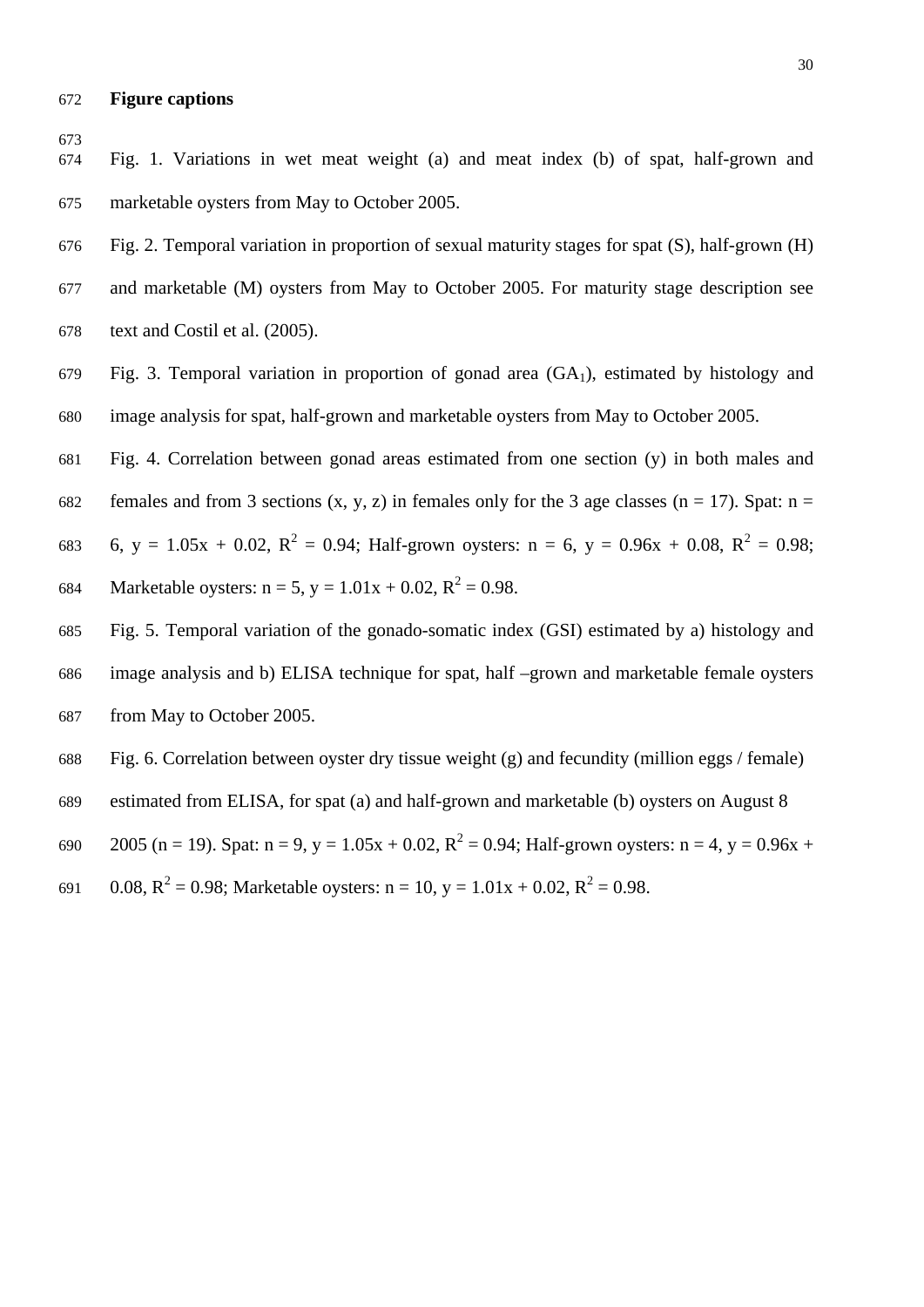



 $\rightarrow$  Spat  $\rightarrow$  Half grown oysters  $\rightarrow$  Marketable oysters 36 32 28 Meat Index Meat Index 24 20 16 12  $\,8\,$ 8<br>4<br>0  $\overline{4}$  $\overline{0}$  $05-03+$  $07 - 12$  $05 - 13$  $09-10$  $05 - 23 -$ 06-02  $06-12 06 - 22 -$ 07-02 07-22 09-20 09-30 08-01 08-11 08-21 08-31 10-10 10-20

699 Figure 1b.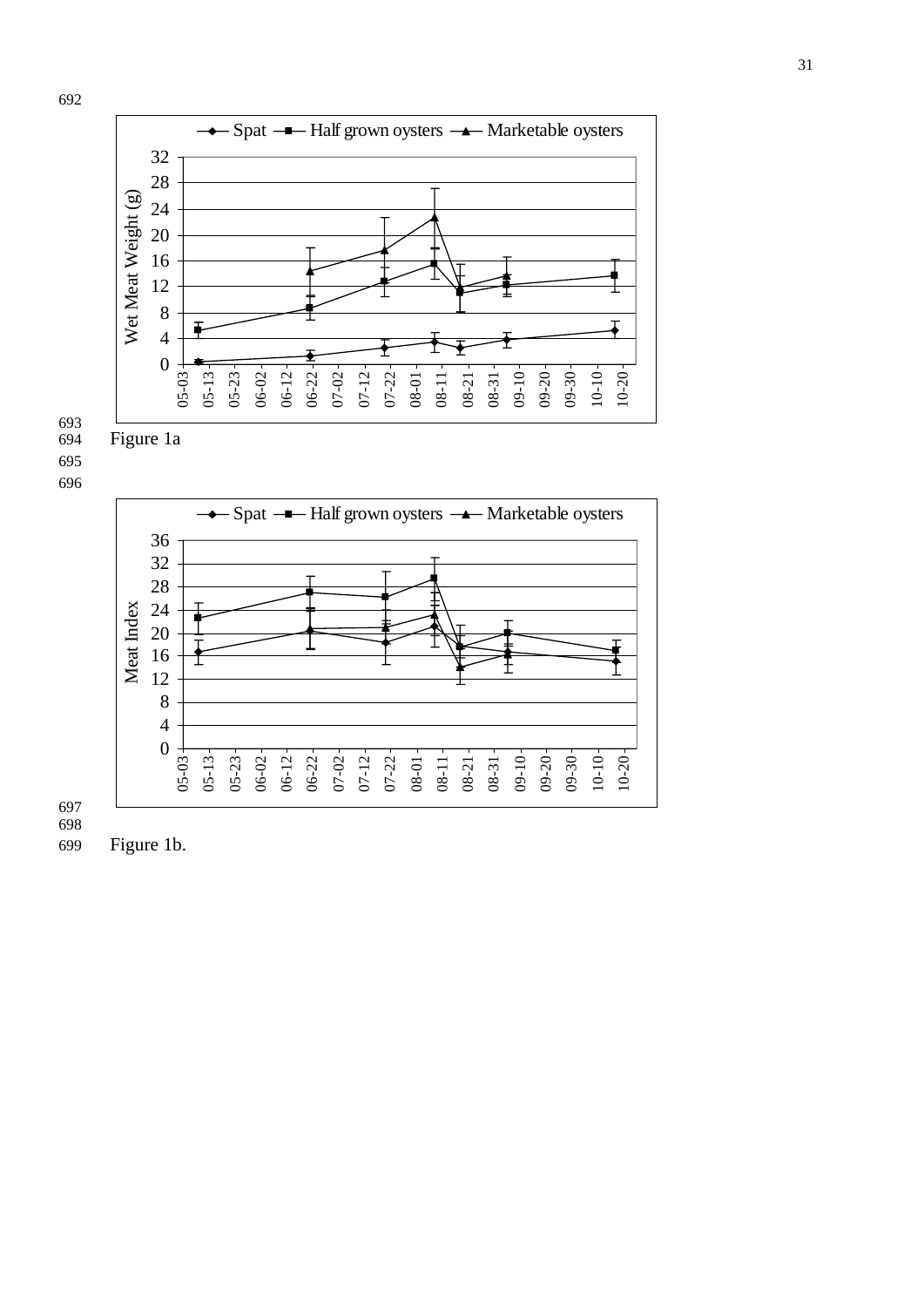



701 702

706



707 708

709 Figure 3.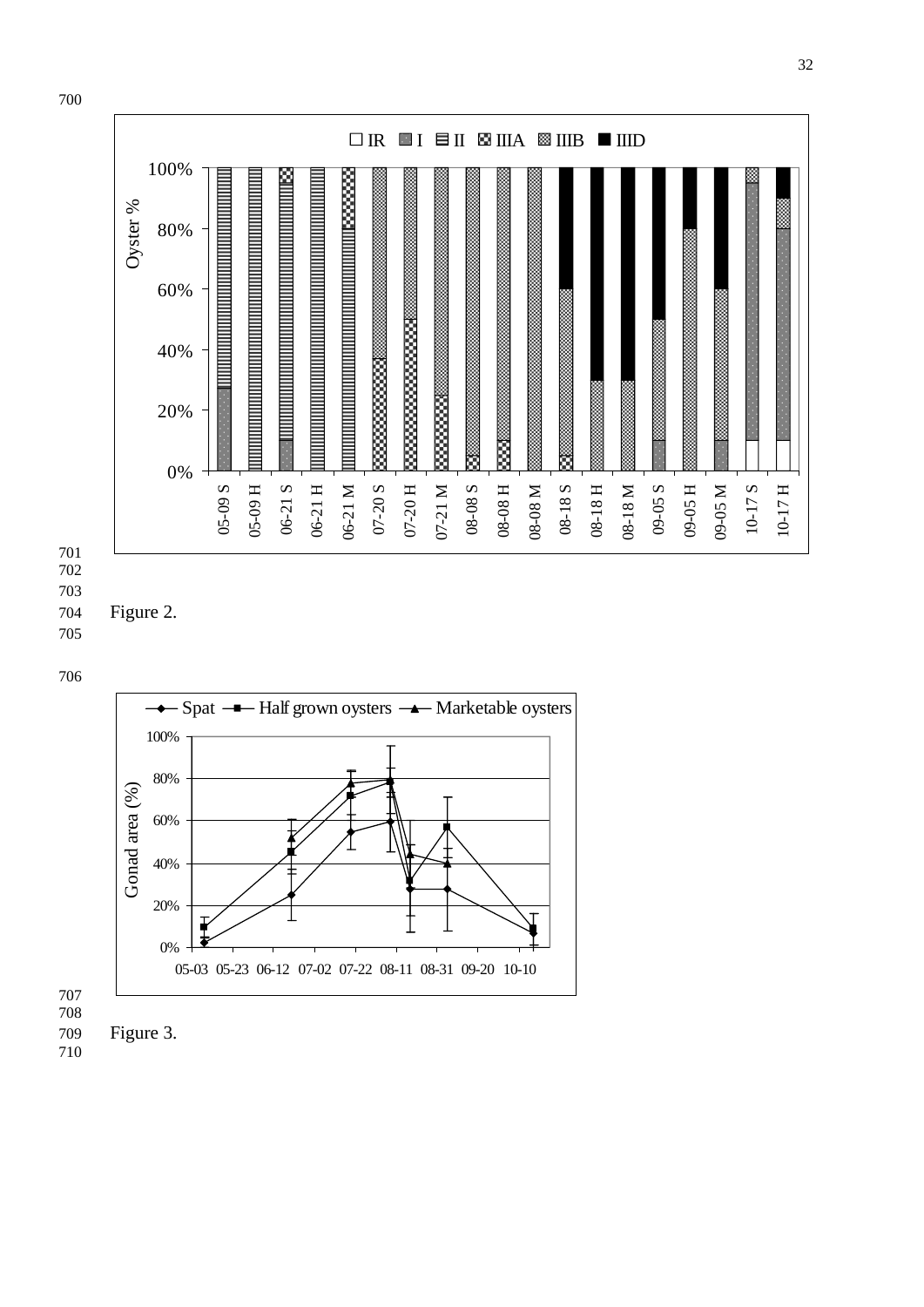